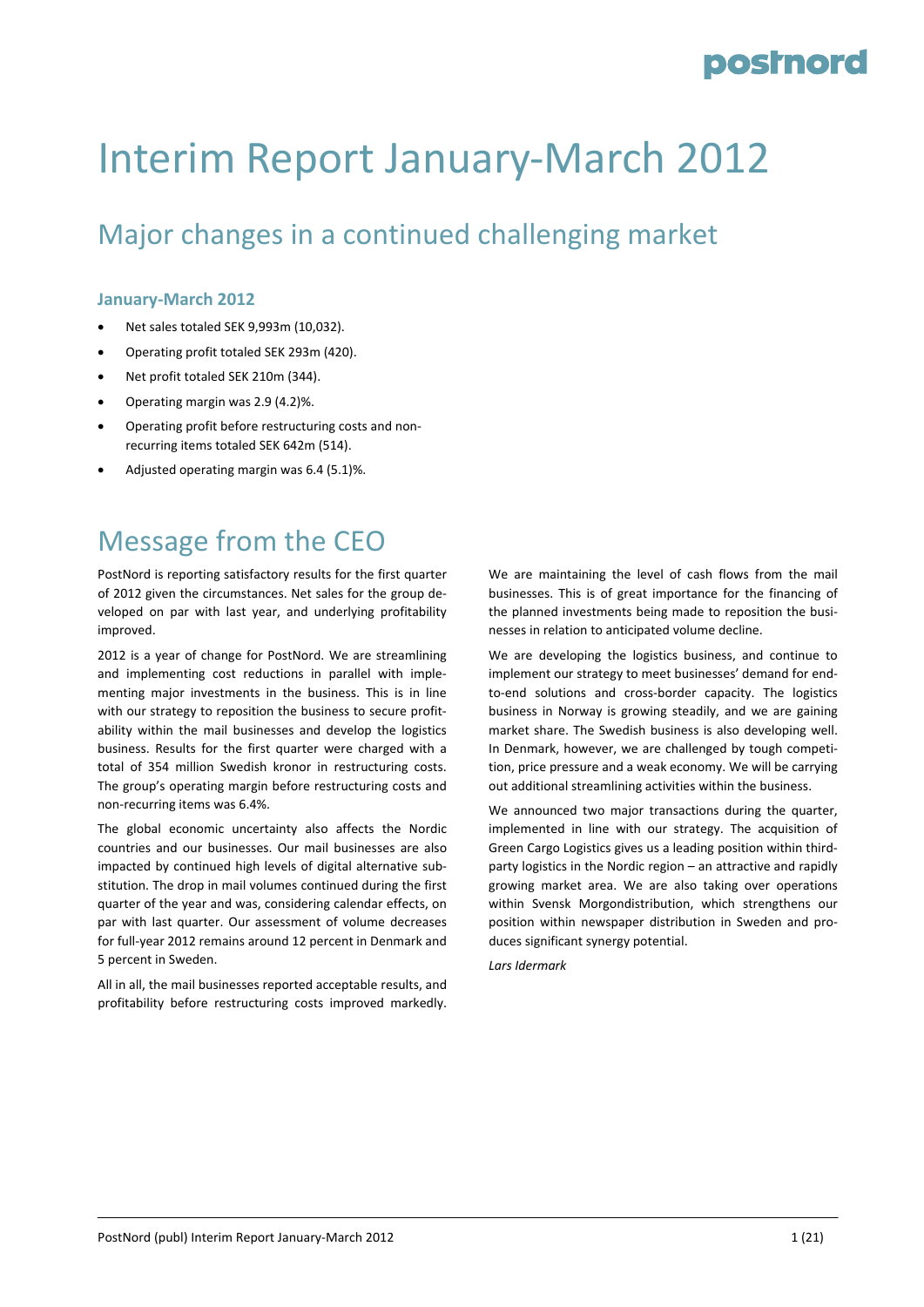### Financial overview and key ratios

|                                                        | Jan-Mar      | Jan-Mar        |          |        | Jan-Dec   |
|--------------------------------------------------------|--------------|----------------|----------|--------|-----------|
| SEKm, unless otherwise specified                       | 2012         | 2011           | Change   |        | 2011      |
|                                                        |              |                |          |        |           |
| <b>INCOME STATEMENT</b>                                |              |                |          |        |           |
| Net sales                                              | 9,993        | 10,032         | $-39$    | 0%     | 39,466    |
| Other income                                           | 63           | 38             | 25       | 66%    | 274       |
| Income                                                 | 10,056       | 10,070         | $-14$    | 0%     | 39,740    |
| Operating expenses, excl. depreciation and impairments | $-9,353$     | $-9,239$       | $-114$   | 1%     | $-36,501$ |
| Participations in the earnings of associated companies | $\mathbf{1}$ | $\overline{2}$ | $-1$     | $-50%$ | $-2$      |
| <b>Operating profit (EBITDA)</b>                       | 704          | 833            | $-129$   | $-15%$ | 3,237     |
| Depreciation and impairments                           | $-411$       | $-413$         | 2        | 0%     | $-1,666$  |
| <b>Operating profit (EBIT)</b>                         | 293          | 420            | $-127$   | $-30%$ | 1,571     |
| Net financial items                                    | 13           | 27             | $-14$    | $-52%$ | 100       |
| Profit before tax                                      | 306          | 447            | $-141$   | $-32%$ | 1,671     |
| Tax                                                    | $-96$        | $-103$         | 7        | -7%    | -446      |
| Net profit                                             | 210          | 344            | $-134$   | $-39%$ | 1,225     |
|                                                        |              |                |          |        |           |
| <b>CASH FLOWS</b>                                      |              |                |          |        |           |
| Cash flows from operating activities                   | 271          | 172            |          |        | 1,634     |
| <b>FINANCIAL POSITION</b>                              |              |                |          |        |           |
| Cash and cash equivalents, end of period               | 1,976        | 3,500          | $-1,524$ | $-44%$ | 2,107     |
| Equity, end of period                                  | 12,014       | 12,015         | -1       | 0%     | 11,930    |
| Net debt                                               | 669          | $-602$         | 1,271    | >100%  | 578       |
| <b>KEY RATIOS</b>                                      |              |                |          |        |           |
| Operating margin (EBIT), %                             | 2.9          | 4.2            |          |        | 4.0       |
| Adjusted operating margin, %                           | 6.4          | 5.1            |          |        | 4.8       |
| Earnings per share, SEK                                | 0.10         | 0.17           | $-0.07$  |        | 0.61      |
| Net debt/EBITDA, times                                 | 0.22         | $-0.19$        | 0.41     |        | 0.18      |
| Equity-Assets ratio, end of period, %                  | 47           | 46             | 1        |        | 47        |
| Return on equity, rolling 12-month, %                  | 9            | 8              |          |        | 10        |
| Average number of employees                            | 38,791       | 42,189         | $-3,398$ | $-8%$  | 41,714    |

### Net sales and profit

#### **January‐March**

PostNord's net sales were on par with last year, totaling SEK 9,993m (10,032). The development reflected the sale of Strålfors' division Identification Solutions on August 1, 2011, a sharp decline in mail volumes throughout the group, price increases for mail in business area Mail Denmark, increasing Advertisements and Newspapers sales and increasing inter‐ national mail volumes in Mail Sweden, and increasing sales within Logistics.

Expenses rose 1% to SEK 9,764m (9,652). The change was primarily attributable to increased restructuring costs due to operational changes made pursuant to group strategy. Re‐ structuring costs totaled SEK 354m (94) and were primarily attributable to personnel cutbacks.

Excluding restructuring costs, expenses fell 2%. Personnel expenses fell 3% as a result of streamlining activities within production and administration. The average number of em‐ ployees decreased by 3,400. The group's transport expenses increased during the quarter, attributable mainly to acquisi‐ tions of businesses within business area Logistics during the fall of 2011.

Effects from exchange rate changes were marginal during the quarter.

Group operating profit fell to SEK 293m (420) and group op‐ erating margin to 2.9 (4.2)%. The adjusted operating margin (EBIT margin before restructuring costs and non‐recurring items) increased to 6.4 (5.1)%; see also table below.

Net financial items totaled SEK 13m (27). The change was mainly related to lower interest rates.

Net profit totaled SEK 210m (344). Earnings per share were SEK 0.10 (0.17).

Return on equity, rolling 12‐month, was 9 (8)% at the end of the period.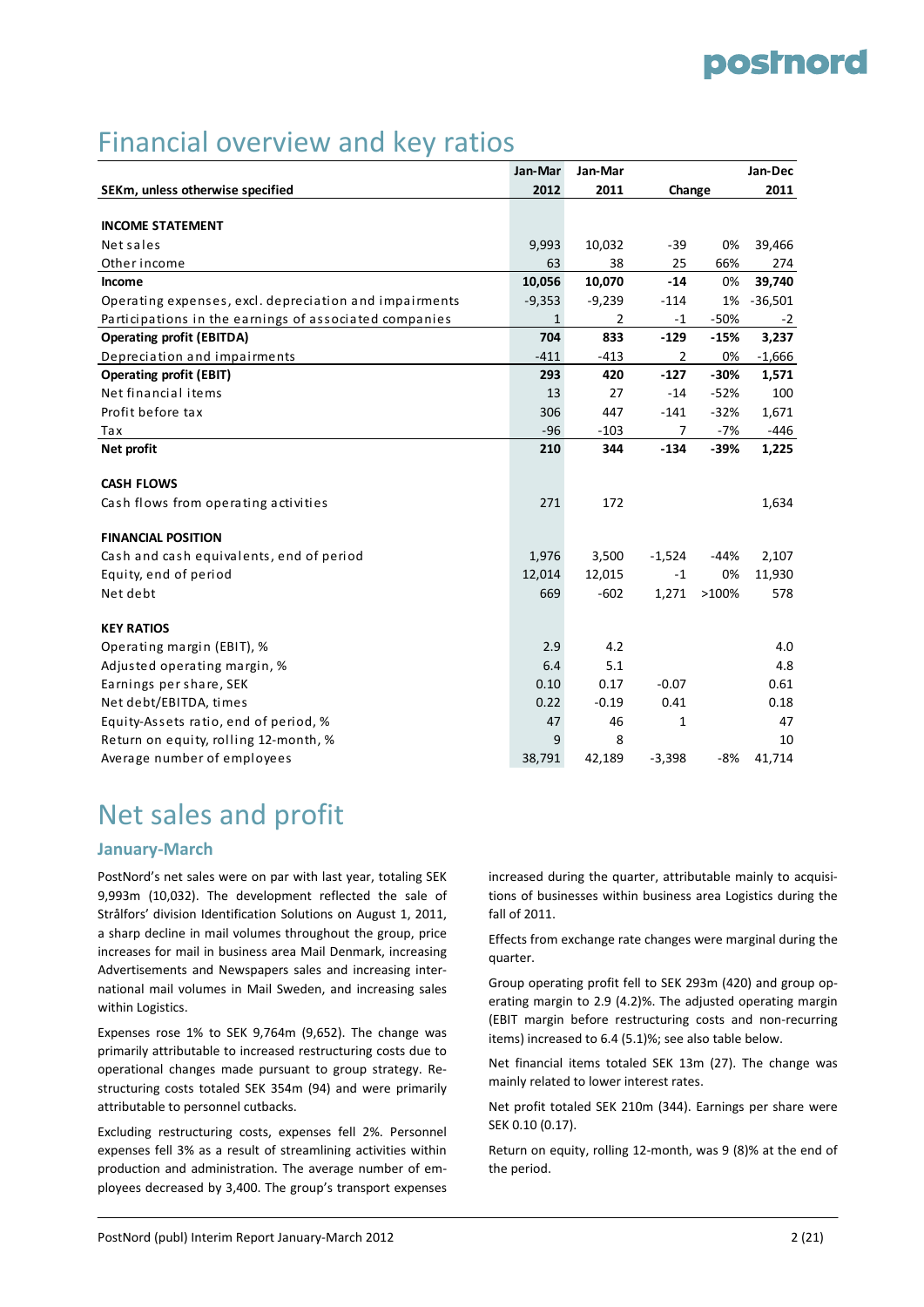#### **Adjusted operating profit**

|                                   | <b>Mail Denmark</b><br>Jan-Mar |      | <b>Mail Sweden</b><br>Jan-Mar |      |      | Logistics<br>Jan-Mar | <b>Strålfors</b><br>Jan-Mar |      | <b>PostNord Group</b><br>Jan-Mar |      |
|-----------------------------------|--------------------------------|------|-------------------------------|------|------|----------------------|-----------------------------|------|----------------------------------|------|
| <b>SEKm</b>                       | 2012                           | 2011 | 2012                          | 2011 | 2012 | 2011                 | 2012                        | 2011 | 2012                             | 2011 |
| Operating profit (EBIT)           | 127                            | 57   | 250                           | 280  | 18   | 50                   | -58                         | $-1$ | 293                              | 420  |
| Restructuring costs               | 104                            | 38   | 122                           | 46   | 33   |                      | 80                          |      | 354                              | 94   |
| Non-recurring items <sup>1)</sup> |                                |      |                               |      | $-5$ |                      |                             |      | $-5$                             |      |
| Adjusted operating profit (EBIT)  | 231                            | 95   | 372                           | 326  | 46   | 50                   | 22                          | -1   | 642                              | 514  |
| Adjusted operating margin, %      | 8,5                            | 3,4  | 9,1                           | 8,0  | 1,3  | 1,5                  | 3,0                         | neg  | 6,4                              | 5,1  |

 $1)$  Refers to impaiments, capital gains (-) and capital losses (+)

#### **Cost reduction program**

The cost reduction program launched in 2011 is proceeding according to plan. The purpose of the program is to reduce the group's administrative costs by approximately SEK 1 bil‐ lion by the close of 2012, in addition to the ongoing rationali‐ zations made within the group. As of March 31, 2012, meas‐ ures taken under the plan had generated year‐on‐year cost savings corresponding to one-third of the size of the program.

### Cash flows

#### **January‐March**

Cash flows from operating activities improved to SEK 271m (172). The liquidity effect as regards pensions, i.e., chiefly pension payments, totaled SEK ‐271m (‐344). Capitalization of SEK 141m (76) was made during the period and SEK 141m (0) of contributions were received.

Cash flows from investing activities totaled SEK ‐347m (‐327). Investments in tangible fixed assets totaled SEK 360m (301). Investments were primarily made in production vehicles, transport and sorting equipment and facilities in connection with the establishment of the new terminals in Hallsberg and Rosersberg in Sweden. Investments include the adaptation of the Swedish mail business to anticipated mail volume de‐ cline. Investments in intangible fixed assets totaled SEK 52m (51) and were primarily attributable to the capitalization of development expenditures for the integration of joint IT so‐ lutions.

The net liquidity effect of the sale of subsidiaries totaled SEK 46m. The sales were of wholly‐owned subsidiaries EBT Prop‐ erty B.V., HIT Starintex B.V. Holland and HIT Belgium S.A.

Cash flows from financing activities totaled SEK ‐53m (19). The change was attributable to interest‐bearing liabilities.

Cash and cash equivalents as per the balance sheet totaled SEK 1,976m, down SEK 1,524m from March 31, 2011 and SEK 131m from December 31, 2011.

# Financial position

#### **Financial position**

Group cash and cash equivalents totaled SEK 1,976m as of March 31, 2012. The group's overall financial preparedness totaled SEK 3,976m, including a committed credit line of SEK 2,000m.

#### **Interest‐bearing liabilities**

The group's interest‐bearing liabilities are chiefly comprised of Danish real estate financing with long maturity terms and the group's pension liabilities. PostNord AB established a commercial paper program during the first quarter, that pro‐ vides the opportunity to raise short‐term financing. An issue was initiated under the program during the early second quarter.

#### **Stable asset base and low net debt**

The group holds a strong financial position and has a strong asset base, with an equity‐assets ratio of 47% as of March 31, 2012. The group target is an equity‐assets ratio of at least 35%. Consolidated net debt totaled SEK 669m. The net debt/EBITDA ratio was 0.22.

#### **Consolidated net financial position**

|                              | <b>Mar 31</b> | <b>Mar 31</b> | <b>Dec 31</b> |
|------------------------------|---------------|---------------|---------------|
| <b>SEKm</b>                  | 2012          | 2011          | 2011          |
| Cash and cash equivalents    | 1.976         | 3.500         | 2,107         |
| Interest-bearing liabilities | 1.043         | 1.469         | 1,098         |
| Pension provisions           | 1.602         | 1.429         | 1,587         |
| Net debt                     | 669           | -602          | 578           |

### **Highlights**

**On January 4, 2012** PostNord sold the wholly‐owned subsidi‐ aries HIT Starintex B.V. Holland and HIT Belgium S.A to Hell‐ mann Worldwide Logistics GmbH & Co KG, as part of the group's strategy to focus on logistics flows to, from and with‐ in the Nordic region.

**On January 16, 2012** Strålfors signed an agreement with the Danish Digitalization Agency for the management of physical and electronic mail sent by the government, districts and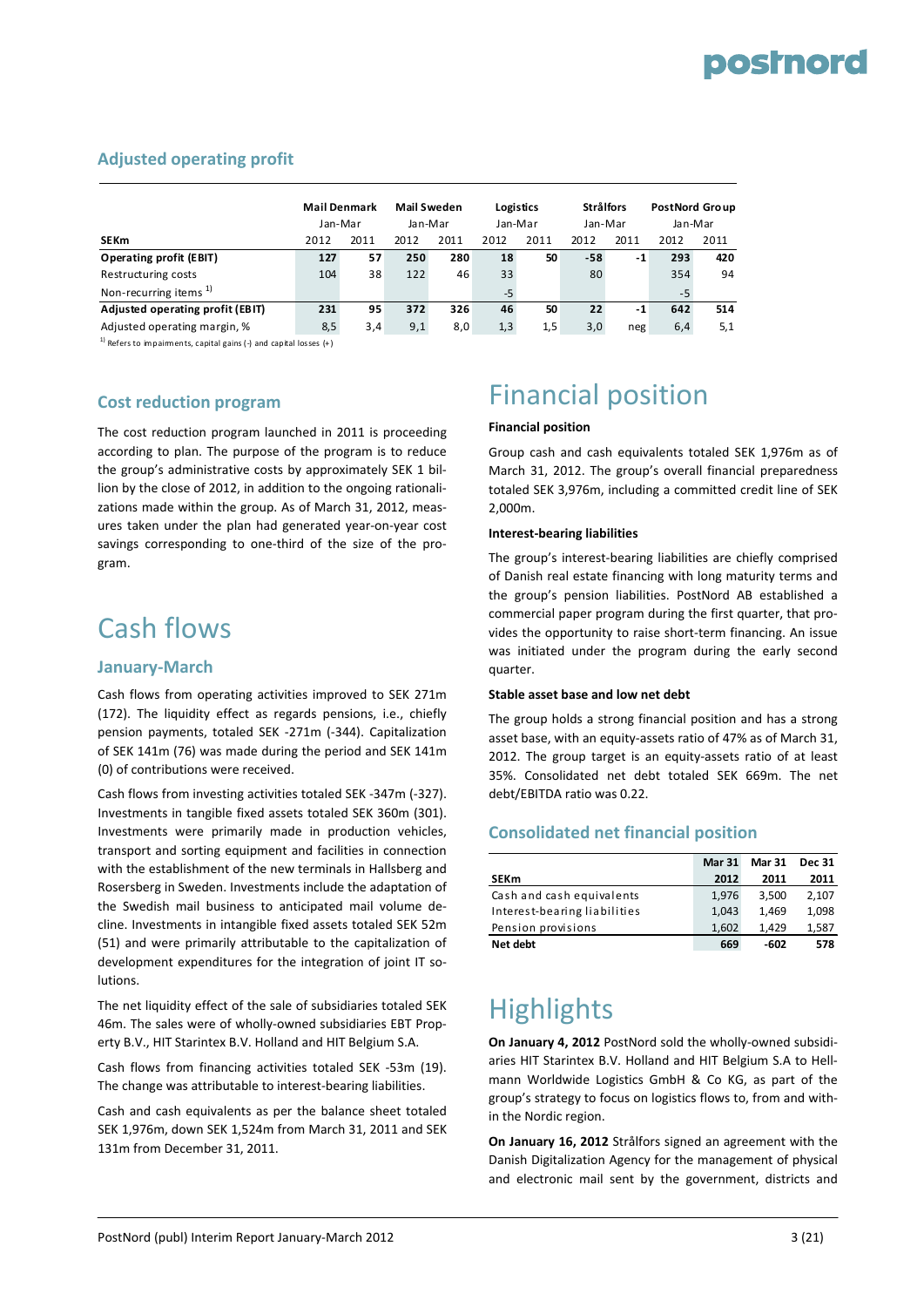

municipalities. The four‐year agreement involves estimated sales of DKK 500m.

**On February 7, 2012** Richard Reinius resigned from Post‐ Nord's Board of Directors.

**On February 23, 2012** Annemarie Gardshol was employed to head PostNord's newly‐established corporate strategy unit. Ms Gardshol will be a member of PostNord's executive and Group Management teams and will assume her duties on May 14, 2012.

**On March 26, 2012** PostNord signed an agreement with Green Cargo AB to acquire Green Cargo's subsidiary Green Cargo Logistics AB and its real estate holdings. Green Cargo Logistics is the second largest third‐party logistics company in Sweden, with a total storage area of 260,000  $m^2$  in modern facilities in Stockholm, Norrköping, Gothenburg, Helsingborg and Copenhagen. The acquisition is subject to competition authority approval.

#### **Subsequent events**

**On April 19, 2012** PostNord's wholly‐owned subsidiary Tidningstjänst AB signed an agreement for the takeover of Svensk Morgondistribution KB operations covering several years' distribution of the media group's MittMedia and Västerbottens‐Kuriren morning newspapers. The transaction is subject to competition authority approval.

**On April 20, 2012** PostNord held its 2012 annual general meeting. AGM resolutions included the re‐election of all in‐

cumbent Board members, with Fritz H. Schur as Chairman of the Board, and the election of Jonas Iversen as new Board member.

**On April 23, 2012** PostNord AB made an initial issue under an established commercial paper program. The program pro‐ vides the group with short‐term business financing and the opportunity to issue commercial paper within a SEK 3 billion framework.

**On 8 May, 2012** PostNord's subsidiary Posten AB announced that the Swedish Competition Authority has confirmed Pos‐ ten's pricing for large mailings. The Competition Authority conducted an on‐site inspection of Posten Meddelande AB in May 2011, and has now dismissed the case in its entirety upon its finding that Posten has not abused its dominant po‐ sition and that Posten's actions do not effectively shut out equally efficient competitors.

#### **Changes in Group Management**

On May 1, 2012 Henning Christensen took over as head of PostNord's Mail Denmark business area and joined the Group Management team. He comes most recently from a position as head of Production & Transport within PostNord's Danish operations.

The former head of the business area, Finn Hansen, will spearhead implementation of a new governance model with‐ in the group. He remains a co‐opted member of the Group Management team.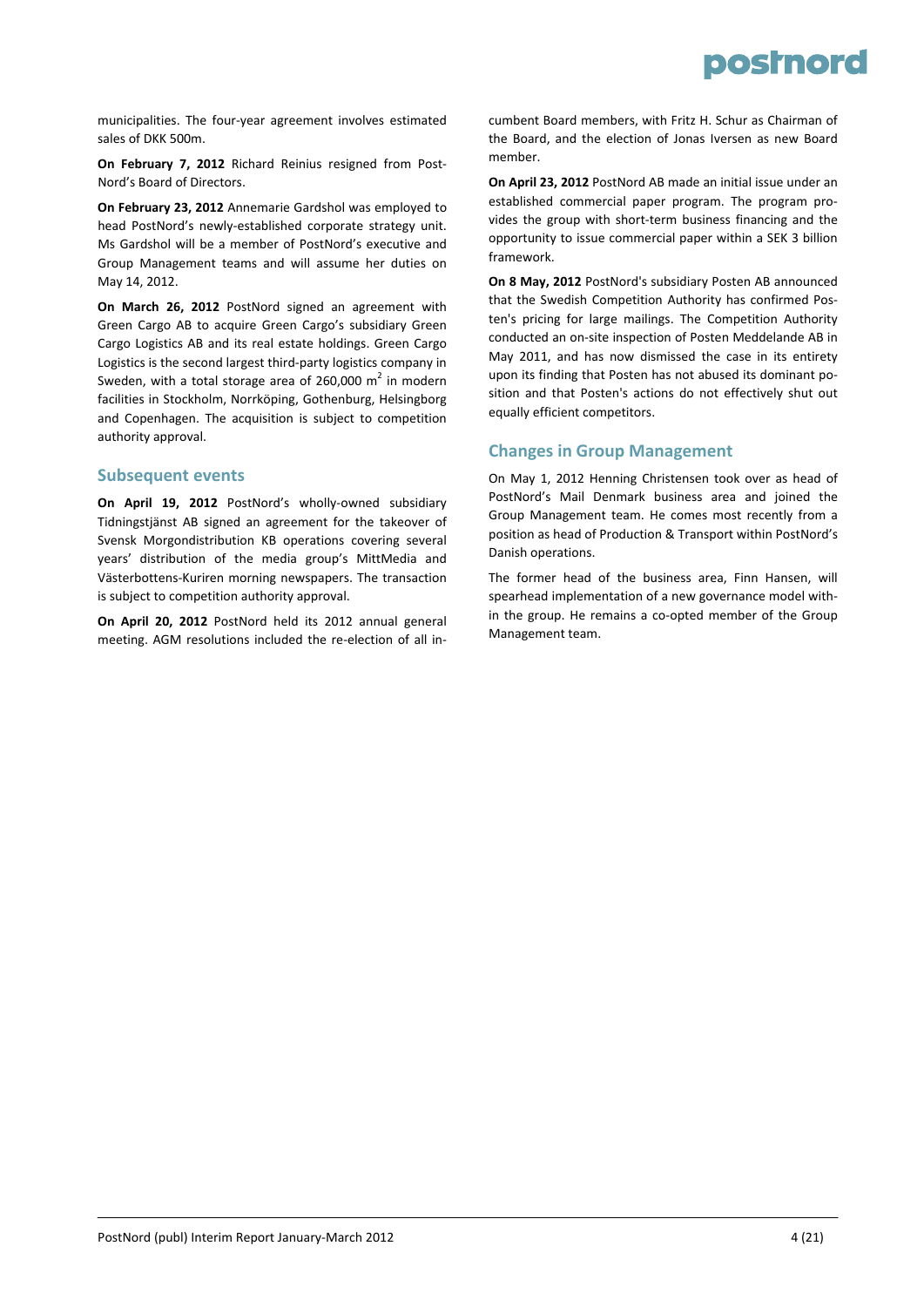### Business operations

|                               | Jan-Mar | Jan-Mar |        |        |
|-------------------------------|---------|---------|--------|--------|
| <b>SEKm</b>                   | 2012    | 2011    | Change |        |
| <b>Mail Denmark</b>           |         |         |        |        |
| Net sales                     | 2,308   | 2,406   | $-98$  | $-4%$  |
| Operating profit (EBIT)       | 127     | 57      | 70     | >100%  |
| Operating margin, %           | 4.7     | 2.0     | 2.7    |        |
| Adjusted operating margin, %  | 8.5     | 3.4     | 5.1    |        |
| <b>Mail Sweden</b>            |         |         |        |        |
| Net sales                     | 3,908   | 3,886   | 22     | 1%     |
| Operating profit (EBIT)       | 250     | 280     | $-30$  | $-11%$ |
| Operating margin, %           | 6.1     | 6.9     | $-0.8$ |        |
| Adjusted operating margin, %  | 9.1     | 8.0     | 1.1    |        |
| Logistics                     |         |         |        |        |
| Net sales                     | 3,210   | 3,037   | 173    | 6%     |
| Operating profit (EBIT)       | 18      | 50      | $-32$  | $-64%$ |
| Operating margin, %           | 0.5     | 1.5     | $-1.0$ |        |
| Adjusted operating margin, %  | 1.3     | 1.5     | $-0.2$ |        |
| <b>Strålfors</b>              |         |         |        |        |
| Net sales                     | 717     | 845     | $-128$ | $-15%$ |
| Operating profit (EBIT)       | $-58$   | $-1$    | $-57$  | >100%  |
| Operating margin, %           | neg     | neg     |        |        |
| Adjusted operating margin, %  | 3.0     | neg     |        |        |
| <b>Other and eliminations</b> |         |         |        |        |
| Net sales                     | $-150$  | $-142$  | -8     |        |
| Operating profit (EBIT)       | $-44$   | 34      | $-78$  |        |
| <b>PostNord Group</b>         |         |         |        |        |
| Net sales                     | 9,993   | 10,032  | $-39$  | 0%     |
| Operating profit (EBIT)       | 293     | 420     | $-127$ | $-30%$ |
| Operating margin, %           | 2.9     | 4.2     | $-1.3$ |        |
| Adjusted operating margin, %  | 6.4     | 5.1     | 1.3    |        |

Margin calculation includes other income; see Quarterly Data table.

#### **Mail Denmark**

Net sales for business area Mail Denmark fell 4% to SEK 2,308m (2,406). The business area was affected by the con‐ tinued weakness of the Danish economy and the extensive ongoing digitalization in the Danish market. All in all, mail volumes fell 10%. When adjusting for calendar‐related ef‐ fects (the period included an extra business day in 2012 as compared to 2011), volumes fell 12%. Price increases imple‐ mented by Mail Denmark had a positive impact on the busi‐ ness area's sales of 4%. Volumes for magazine mail and newspapers fell due to drops in circulation and increased competition for these services. UDM volumes were un‐ changed.

Expenses fell 6% to SEK 2,592m (2,758), despite higher re‐ structuring costs. The decline in expenses was attributable to efforts to continuously adjust to lower volumes and to streamlining activities within administration. Personnel ex‐ penses fell 11%.

Operating profit rose to SEK 127m (57) and the operating margin to 4.7 (2.0)%. The adjusted operating margin rose to 8.5 (3.4)%.

#### **Mail Sweden**

Net sales for business area Mail Sweden increased 1% to SEK 3,908m (3,886). Mail volumes continued to be affected by competition from digital alternatives, with an aggregate de‐ cline of 3% during the quarter. When adjusting for calendar‐ related effects, volumes fell 4%. Advertisements and News‐ papers sales increased due to a favorable advertising market. Volumes were also up for free newspapers. The Swedish e‐ commerce market continues to grow. The business area also noted an increase in international mail volumes.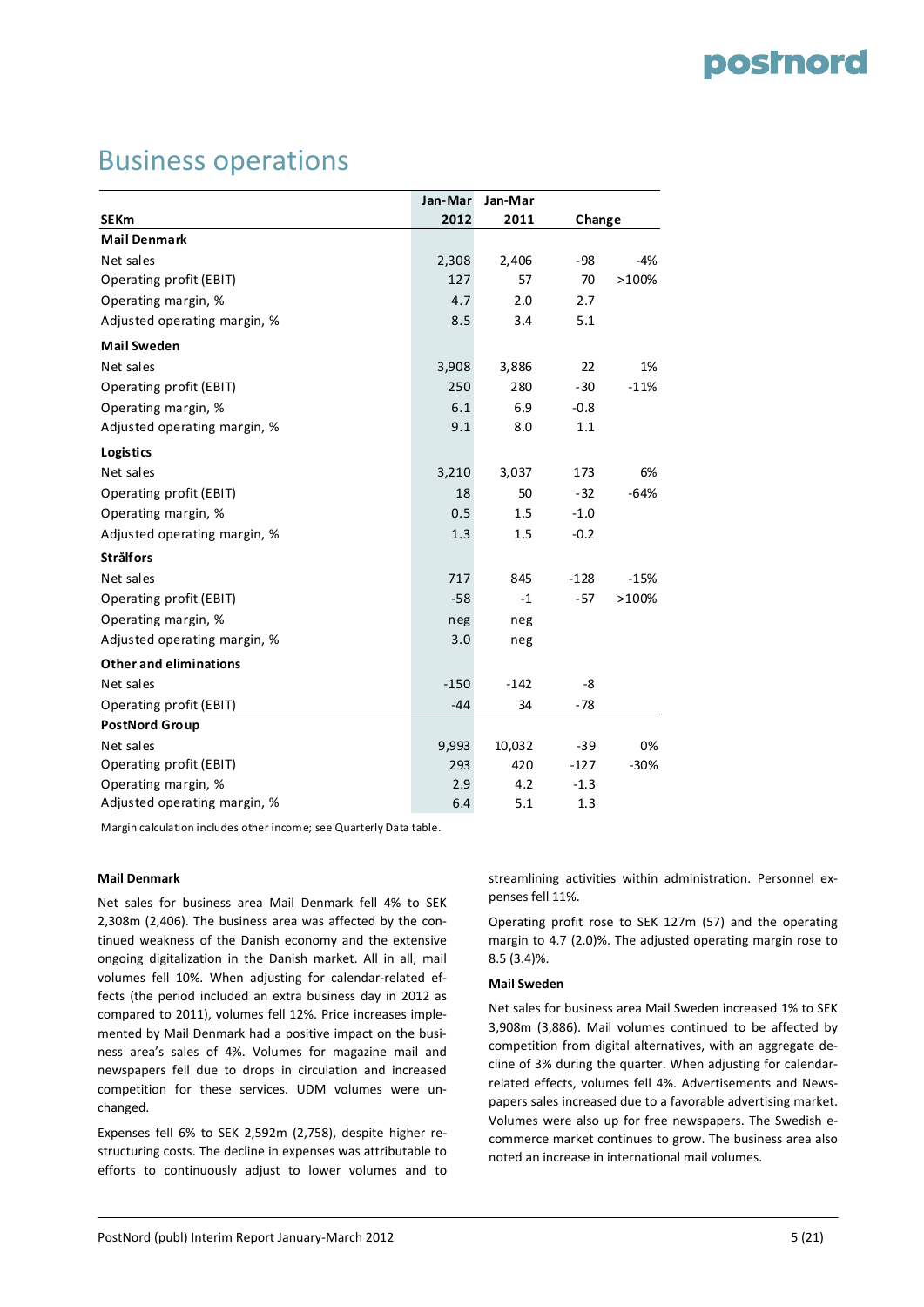Expenses rose 2% to SEK 3,844m (3,781). The increase was primarily attributable to higher restructuring costs related to personnel cutbacks within administrative functions. Person‐ nel expenses continued to fall during the quarter due to ad‐ justments of the workforce to lower volumes.

Operating profit fell to SEK 250m (280) and the operating margin to 6.1 (6.9)%. The adjusted operating margin rose to 9.1 (8.0)%.

#### **Logistics**

Net sales for business area Logistics rose 6% to SEK 3,210m (3,037). The increase was primarily attributable to the acqui‐ sition of logistics companies in Sweden and Norway in 2011. Sales excluding acquisitions also increased in the Swedish and Norwegian logistics businesses. Sales for the Danish logistics business fell due to continued tough competition and price pressure. The group's parcel volumes were unchanged.

Expenses rose 7% to SEK 3,526m (3,308). The increase is pri‐ marily attributable to completed acquisitions, and also to higher restructuring costs related to personnel cutbacks within administration.

Operating profit fell to SEK 18m (50) and the operating mar‐ gin to 0.5 (1.5)%. The adjusted operating margin fell to 1.3 (1.5)%.

#### **Strålfors**

Net sales for Strålfors were down 15%, to SEK 717m (845). The change was primarily attributable to the divestment of the Strålfors Identification Solutions division, completed on August 1, 2011. Adjusted for this structural effect, net sales increased due to new business volumes in Sweden and Nor‐ way. The launch of new services also contributed to the un‐ derlying improvement in sales. Among other services, "We‐ Mail", which combines print and postage in a joint solution, was launched in Norway and Finland.

Expenses fell 8% to SEK 782m (852). The decline was chiefly attributable to the divestment of the Strålfors Identification Solutions division. The quarter was also burdened with re‐ structuring costs of SEK 80m, primarily costs associated with personnel cutbacks. Personnel expenses were down 26%.

Operating profit fell to SEK ‐58m (‐1). The adjusted operating margin improved to 3.0% (neg.).

### 2012 outlook

The assessment of the group's outlook for full‐year 2012, reported by the group in its fourth‐quarter and full‐year re‐ ports for 2011, remains unchanged.

PostNord anticipates continued strong volume decreases for mail in Denmark and Sweden due to competition from digital alternatives. PostNord's assessment for 2012 is that mail vol‐ umes in Sweden will fall approximately 5% and that mail vol‐ umes in Denmark will follow the 2011 trend (i.e., fall approximately 12%). The economic trend for the coming year is

highly uncertain. The group expects continued growth in the Nordic logistics market.

PostNord's strategy includes major cost reduction adjust‐ ments and significant investments in mail operation produc‐ tion facilities to improve flexibility, efficiency and profitabil‐ ity. This also includes the profitable expansion of the logistics operations, organically and through acquisitions. Following implementation of the corporate strategy, group operating profit will be burdened with significant non‐recurring re‐ structuring costs in 2012.

### Parent company

The parent company, PostNord AB, ran a very limited opera‐ tion in the form of inter‐company service and has two em‐ ployees: the President/CEO and the group CFO. No net sales were reported during the period. Operating expenses totaled SEK 13m (3), and financial items totaled SEK 3m (1). Net prof‐ it for the period totaled SEK ‐4m (2).

# Risks and uncertainties for the group and the parent company

Risks, risk management and any factors that may affect the parent company and the group's businesses are described in PostNord's 2011 annual report. No new or changed signifi‐ cant risks or uncertainty factors were identified during the quarter.

# 2012 Annual General Meeting

The Annual General Meeting was held on April 20, 2011. AGM resolutions included:

Adoption of the income statement and balance sheets and the consolidated income statement and balance sheets. The meeting resolved to distribute profits in accordance with the Board of Directors and CEO's proposal by distributing a divi‐ dend of SEK 0.18, a total of SEK 368m, to the shareholders. The Board of Directors and the CEO were discharged from liability for the 2011 financial year.

Adoption of proposals for guidelines for remuneration of senior executives, presented by the Board of Directors.

Resolution that the Board of Directors shall be comprised of eight AGM‐elected members and no deputies. The meeting re‐elected Board Members Fritz H. Schur, Mats Abra‐ hamsson, Ingrid Bonde, Gunnel Duveblad, Bjarne Hansen, Torben Janholt and Anne Birgitte Lundholt. The meeting re‐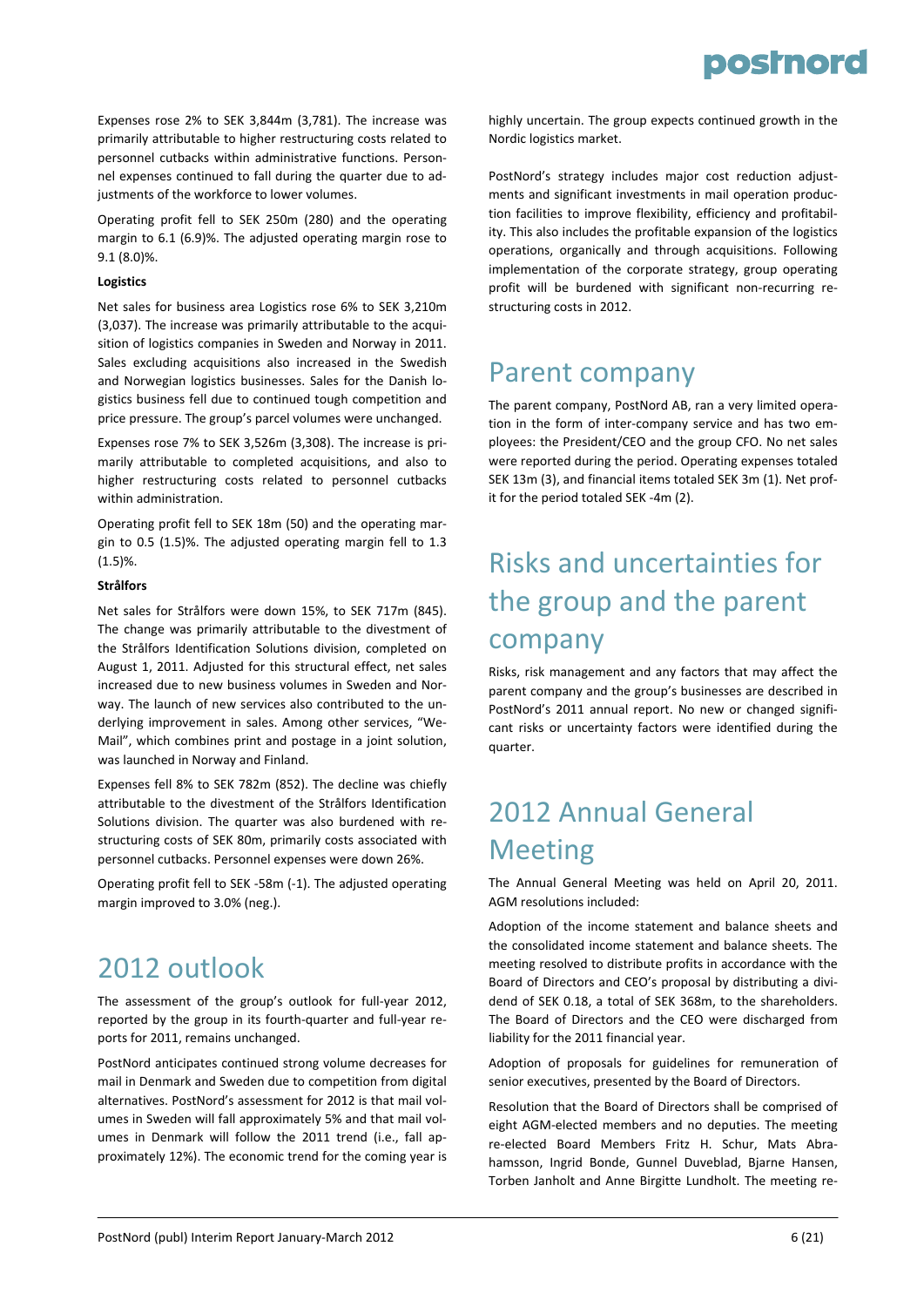solved to elect Jonas Iversen, Director at the Ministry of Fi‐ nance in Sweden, as a new Board Member. Fritz H. Shur was re‐elected as Chairman of the Board.

Resolution in accordance with proposals on fees to the Board members for the time until the next Annual General Meeting. The meeting also resolved that Board or committee fees will not be paid to Board members employed by the Swedish Government Offices and that fees to the auditor will be paid on approved account.

\*\*\*

Stockholm, May 10, 2012 PostNord AB (Publ)

*Lars Idermark* President and CEO

This report has not been audited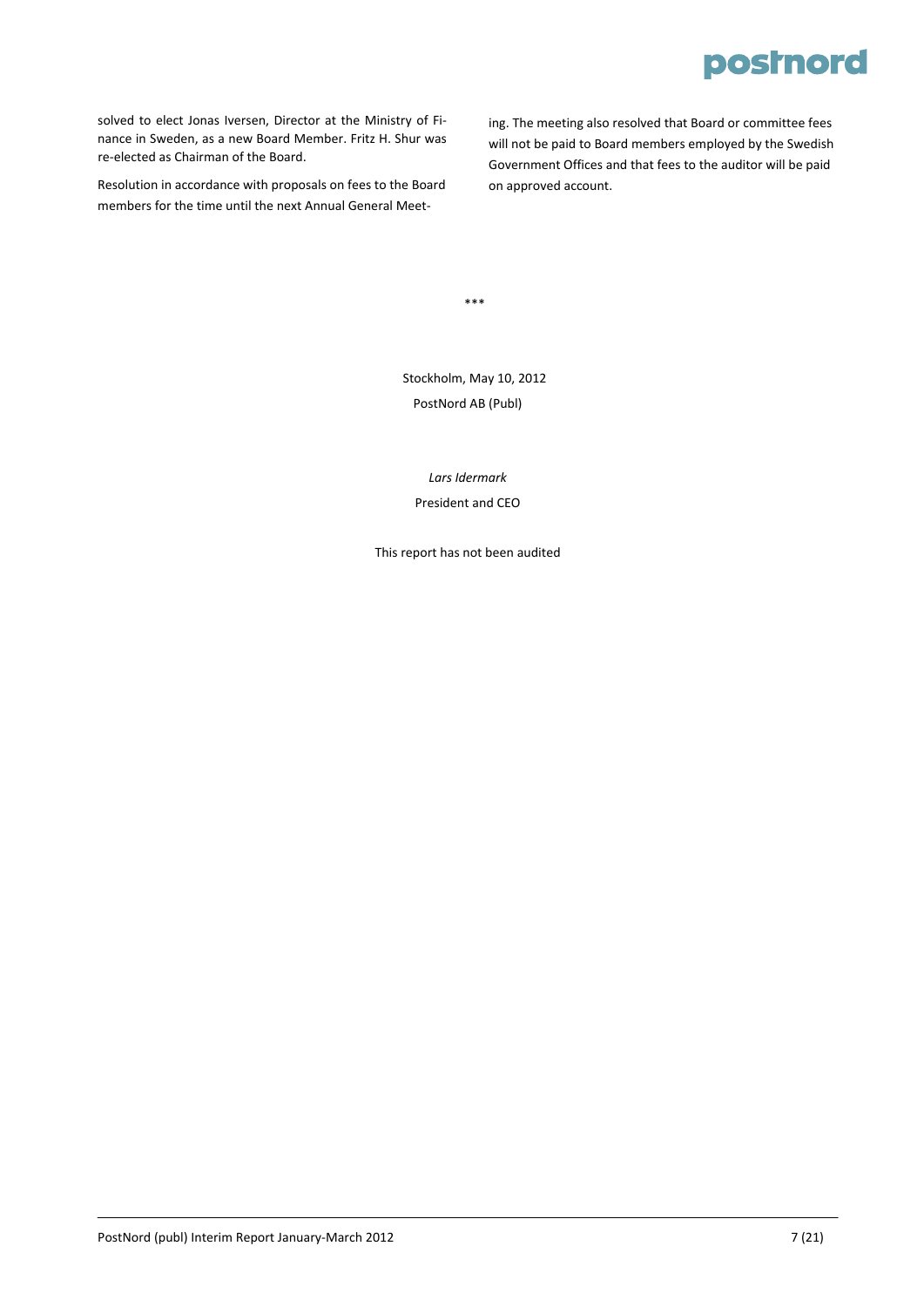### Financial calendar

Interim report, January-June 2012 August 29, 2012 Interim report, January‐September 2012 November 7, 2012

## Contact information

**Chief Financial Officer and Executive Vice President** Mats Lönnqvist, +46 (0)10‐436 43 94

**Head of Group Communications**  Per Mossberg, +46 (0)10‐436 39 15

**Vice President Investor Relations** Oscar Hyléen, +46 (0)10‐436 41 91 ir@posten.se

**Sweden**

Mailing address: 105 00 Stockholm Visiting address: Terminalvägen 24, Solna Telephone: +46 (0)10‐436 00 00

#### **Denmark**

Mailing and visiting address: Tietgensgade 37, 1566 Copenhagen V Telephone: +45 33 61 00 00

[www.postnord.com](http://www.postnord.com/)

Every care has been taken in the translation of this report. In the event of discrepancies, however, the Swedish original will supersede the English translation.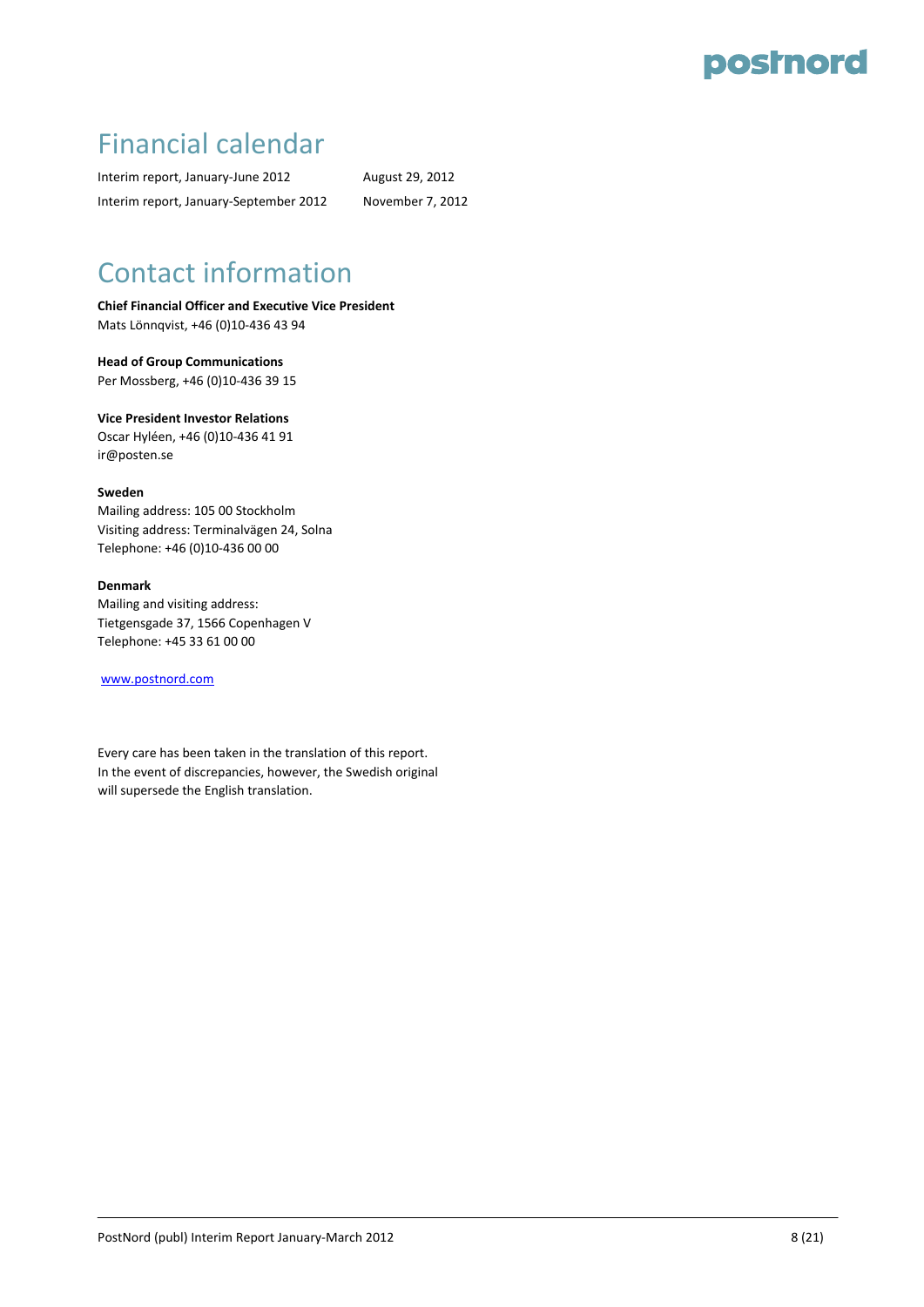# Consolidated financial statements

### Income statement

|                                                        |             | Jan-Mar  | Jan-Mar  |        | Jan-Dec        |
|--------------------------------------------------------|-------------|----------|----------|--------|----------------|
| <b>SEKm</b>                                            | <b>Note</b> | 2012     | 2011     | Change | 2011           |
|                                                        | 1, 2        |          |          |        |                |
| Net sales                                              |             | 9,993    | 10,032   | 0%     | 39,466         |
| Other income                                           |             | 63       | 38       | 66%    | 274            |
| Income                                                 | 3           | 10,056   | 10,070   | 0%     | 39,740         |
| Personnel expenses                                     | 4           | $-4,724$ | $-4,867$ | -3%    | $-19,110$      |
| Transport expenses                                     |             | $-1,969$ | $-1,831$ | 8%     | $-7,540$       |
| Other expenses                                         | 5           | $-2,660$ | $-2,541$ | 5%     | $-9,851$       |
| Depreciation and impairments                           |             | $-411$   | $-413$   | 0%     | $-1,666$       |
| <b>Expenses</b>                                        |             | $-9,764$ | $-9,652$ | 1%     | $-38,167$      |
| Participations in the earnings of associated companies |             | 1        | 2        | $-50%$ | $-2$           |
| <b>OPERATING PROFIT</b>                                |             | 293      | 420      | $-30%$ | 1,571          |
| Financial income                                       |             | 58       | 74       | $-22%$ | 367            |
| Financial expenses                                     |             | $-45$    | $-47$    | $-4%$  | $-267$         |
| <b>Net financial items</b>                             |             | 13       | 27       | $-52%$ | 100            |
| Profit before tax                                      |             | 306      | 447      | $-32%$ | 1,671          |
| Tax                                                    |             | $-96$    | $-103$   | -7%    | -446           |
| <b>NET PROFIT</b>                                      |             | 210      | 344      | $-39%$ | 1,225          |
| <b>Attributable to</b>                                 |             |          |          |        |                |
| Parent company shareholders                            |             | 209      | 343      | $-39%$ | 1,223          |
| Minority interests                                     |             | 1        | 1        |        | $\overline{2}$ |
| Earnings per share, SEK                                |             | 0.10     | 0.17     | $-39%$ | 0.61           |

### Comprehensive income statement

|                                           | Jan-Mar | Jan-Mar | Jan-Dec |
|-------------------------------------------|---------|---------|---------|
| <b>SEKm</b>                               | 2012    | 2011    | 2011    |
| Net profit                                | 210     | 344     | 1,225   |
| Other comprehensive income for the period |         |         |         |
| Translations differences <sup>1)</sup>    | $-126$  | -82     | -44     |
| <b>COMPREHENSIVE INCOME</b>               | 84      | 262     | 1,181   |
| Attributable to                           |         |         |         |
| Parent company shareholders               | 84      | 261     | 1,185   |
| Minority interests                        |         | 1       | $-4$    |

 $1)$  Translation differences refer to translation of the group's equity into foreign currencies.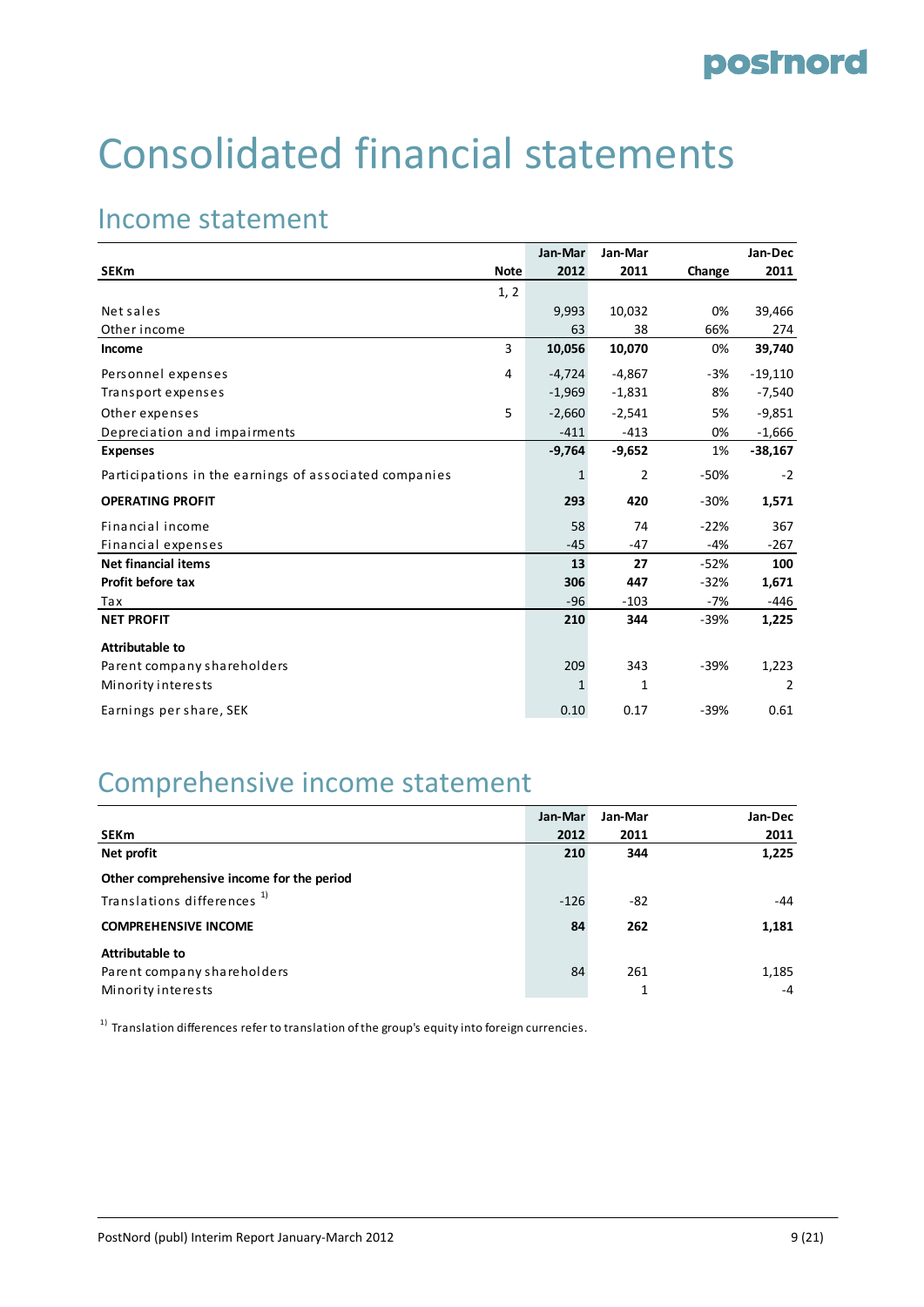### Statement of cash flows

|                                                                | Jan-Mar | Jan-Mar | Jan-Dec  |
|----------------------------------------------------------------|---------|---------|----------|
| <b>SEKm</b>                                                    | 2012    | 2011    | 2011     |
| <b>OPERATING ACTIVTIES</b>                                     |         |         |          |
| Profit before tax                                              | 306     | 447     | 1,671    |
| Adjustments for non-cash items:                                |         |         |          |
| Reversal of depreciation and impairments                       | 411     | 413     | 1,666    |
| Profit from sale of subsidiaries                               | -5      |         | $-102$   |
| Capital gain/loss on sale of fixed assets                      | 23      | 7       | 131      |
| Pension provisions                                             | 110     | $-34$   | 324      |
| Other provisions                                               | 236     | $-121$  | $-352$   |
| Other items not affecting liquidity                            | $-2$    | 17      | -9       |
| Pensions, net liquidity effect                                 | $-271$  | -344    | $-1,170$ |
| Other provisions, liquidity effect                             | $-71$   | $-19$   | $-112$   |
| Tax paid                                                       | $-124$  | $-101$  | $-71$    |
| Cash flows from operating activities before changes in working |         |         |          |
| capital                                                        | 613     | 265     | 1,976    |
| Cash flows from changes in working capital                     |         |         |          |
| Increase(-)/decrease(+) in inventories                         | -7      | 7       | 57       |
| $Increase(-)/decrease(+)$ in accounts receivable               | $-105$  | -73     | $-7$     |
| $Increase(-)/decrease(+)$ in other trade accounts receivable   | 21      | -85     | $-454$   |
| Increase(+)/decrease(-) in accounts payable                    | $-336$  | $-251$  | 123      |
| Increase(+)/decrease(-) in other operating liabilities         | 171     | 304     | $-73$    |
| Other changes in working capital                               | $-86$   | 5.      | 12       |
| Changes in working capital                                     | -342    | -93     | -342     |
| Cash flows from operating activities                           | 271     | 172     | 1,634    |
| <b>INVESTING ACTIVITIES</b>                                    |         |         |          |
| Purchase of tangible fixed assets                              | $-360$  | $-301$  | $-1,670$ |
| Sale of tangible fixed assets                                  | 20      | 26      | 241      |
| Capitalized development expenditures                           | -45     | -34     | $-180$   |
| Purchase of intangible assets                                  | $-7$    | $-17$   | $-96$    |
| Sale of intangible assets                                      |         |         | 4        |
| Acquisition of subsidiary, net liquidity effect                |         | -26     | -344     |
| Acquisition of associated company, net liquidity effect        |         |         | -8       |
| Sale of subsidiary, net liquidity effect                       | 46      |         | 185      |
| Purchase of financial assets                                   | $-1$    |         | $-11$    |
| Sale of financial assets                                       |         | 25      | 66       |
| Cash flows from investing activities                           | -347    | -327    | $-1,813$ |
| <b>FINANCING ACTIVITIES</b>                                    |         |         |          |
| Amortized loans                                                | -7      |         | $-331$   |
| Amortized finance leasing liabilties                           | $-10$   | $-4$    | $-37$    |
| Dividend paid to parent company's owner                        |         |         | $-1,000$ |
| Dividend paid to minority interests                            |         |         | -4       |
| Buy-back, minority Post Danmark A/S                            |         |         |          |
| Increase(+)/decrease(-) in other interest-bearing liabilities  | -36     | 23      | 19       |
| Cash flows from financing activities                           | -53     | 19      | $-1,353$ |
| <b>CASH FLOWS FOR THE PERIOD</b>                               | $-129$  | $-136$  | $-1,532$ |
| Cash and cash equivalents, beginning of period                 | 2,107   | 3,640   | 3,640    |
| Translation difference in cash and cash equivalents            | $-2$    | -4      | $-1$     |
| Cash and cash equivalents, end of period                       | 1,976   | 3,500   | 2,107    |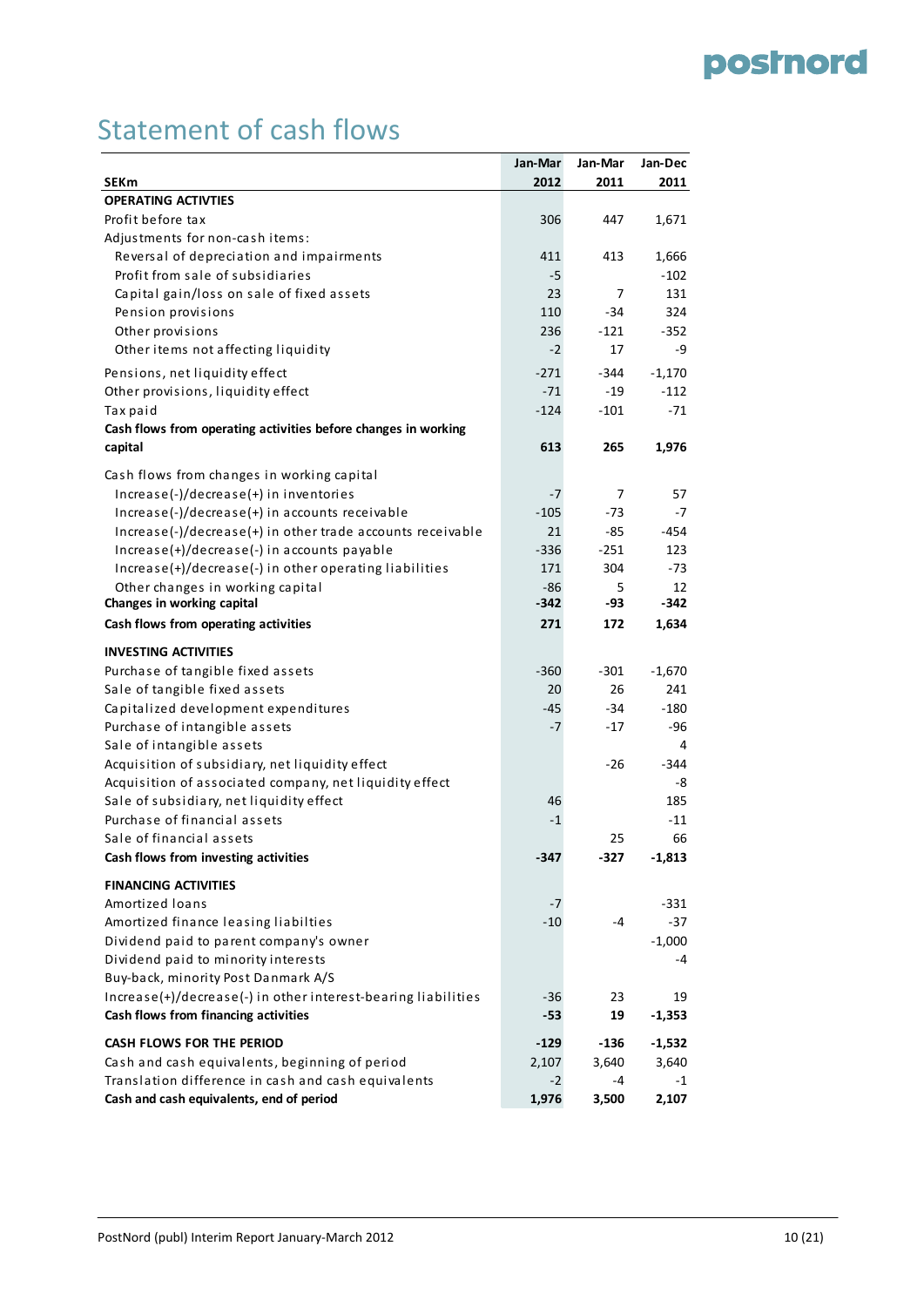### Balance sheets

|                                                           |             | <b>Mar 31</b> | <b>Mar 31</b> | <b>Dec 31</b> |
|-----------------------------------------------------------|-------------|---------------|---------------|---------------|
| <b>SEKm</b>                                               | <b>Note</b> | 2012          | 2011          | 2011          |
|                                                           | 1, 2        |               |               |               |
| <b>ASSETS</b>                                             |             |               |               |               |
| Goodwill                                                  |             | 2,780         | 2,783         | 2,830         |
| Other intangible assets                                   |             | 1,422         | 1,452         | 1,483         |
| Tangible fixed assets                                     |             | 7,858         | 7,763         | 7,924         |
| Participations in associated companies and joint ventures |             | 88            | 85            | 88            |
| Financial investments                                     |             | 181           | 147           | 182           |
| Long-term receivables                                     | 6           | 4,166         | 3,343         | 3,990         |
| Deferred tax assets                                       |             | 123           | 151           | 145           |
| <b>Total fixed assets</b>                                 |             | 16,618        | 15,724        | 16,642        |
| Inventories                                               |             | 225           | 268           | 218           |
| Tax assets                                                |             | 295           | 322           | 168           |
| Accounts receivable                                       |             | 4,455         | 4,335         | 4,370         |
| Prepaid expenses and                                      |             | 1,259         | 1,385         | 1,205         |
| accrued income                                            |             |               |               |               |
| Other receivables                                         |             | 529           | 412           | 544           |
| Short-term investments                                    |             | 1             |               | 1             |
| Cash and cash equivalents                                 |             | 1,976         | 3,500         | 2,107         |
| Assets held for sale                                      |             | 155           |               | 155           |
| <b>Total current assets</b>                               |             | 8,895         | 10,222        | 8,768         |
| <b>TOTAL ASSETS</b>                                       |             | 25,513        | 25,946        | 25,410        |
| <b>EQUITY AND LIABILITIES</b>                             |             |               |               |               |
| <b>EQUITY</b>                                             |             |               |               |               |
| Capital stock                                             |             | 2,000         | 2,000         | 2,000         |
| Other contributed equity                                  |             | 9,954         | 9,954         | 9,954         |
| Reserves                                                  |             | $-1,678$      | $-1,594$      | $-1,552$      |
| Retained earnings                                         |             | 1,734         | 1,645         | 1,525         |
| Total equity attributable to parent company shareholders  |             | 12,010        | 12,005        | 11,927        |
| <b>Minority interests</b>                                 |             | 4             | 10            | 3             |
| <b>TOTAL EQUITY</b>                                       |             | 12,014        | 12,015        | 11,930        |
| <b>LIABILITIES</b>                                        |             |               |               |               |
| Lont-term interest-bearing liabilities                    |             | 964           | 1,028         | 985           |
| Other long-term liabilities                               |             | 49            | 64            | 55            |
| Pension provisions                                        |             | 1,602         | 1,429         | 1,587         |
| Other provsions                                           | 7           | 1,530         | 1,772         | 1,403         |
| Deferred tax liabilities                                  |             | 1,186         | 861           | 1,158         |
| <b>Total long-term liabilities</b>                        |             | 5,331         | 5,154         | 5,188         |
| Current interest-bearing liabilities                      |             | 79            | 441           | 113           |
| Accounts payable                                          |             | 1,779         | 1,742         | 2,130         |
| <b>Tax liabilities</b>                                    |             | 90            | 99            | 41            |
| Other current liabilities                                 |             | 1,625         | 1,628         | 1,578         |
| Accrued expenses and                                      | 8           | 4,207         | 4,410         | 4,079         |
| prepaid income                                            |             |               |               |               |
| Other provigions                                          | 7           | 388           | 457           | 351           |
| <b>Total current liabilities</b>                          |             | 8,168         | 8,777         | 8,292         |
| <b>TOTAL LIABILITIES</b>                                  |             | 13,499        | 13,931        | 13,480        |
| TOTAL EQUITY AND LIABILITIES                              |             | 25,513        | 25,946        | 25,410        |
|                                                           |             |               |               |               |

For information on the group's pledged assets and contingent liabilities, see Note 9.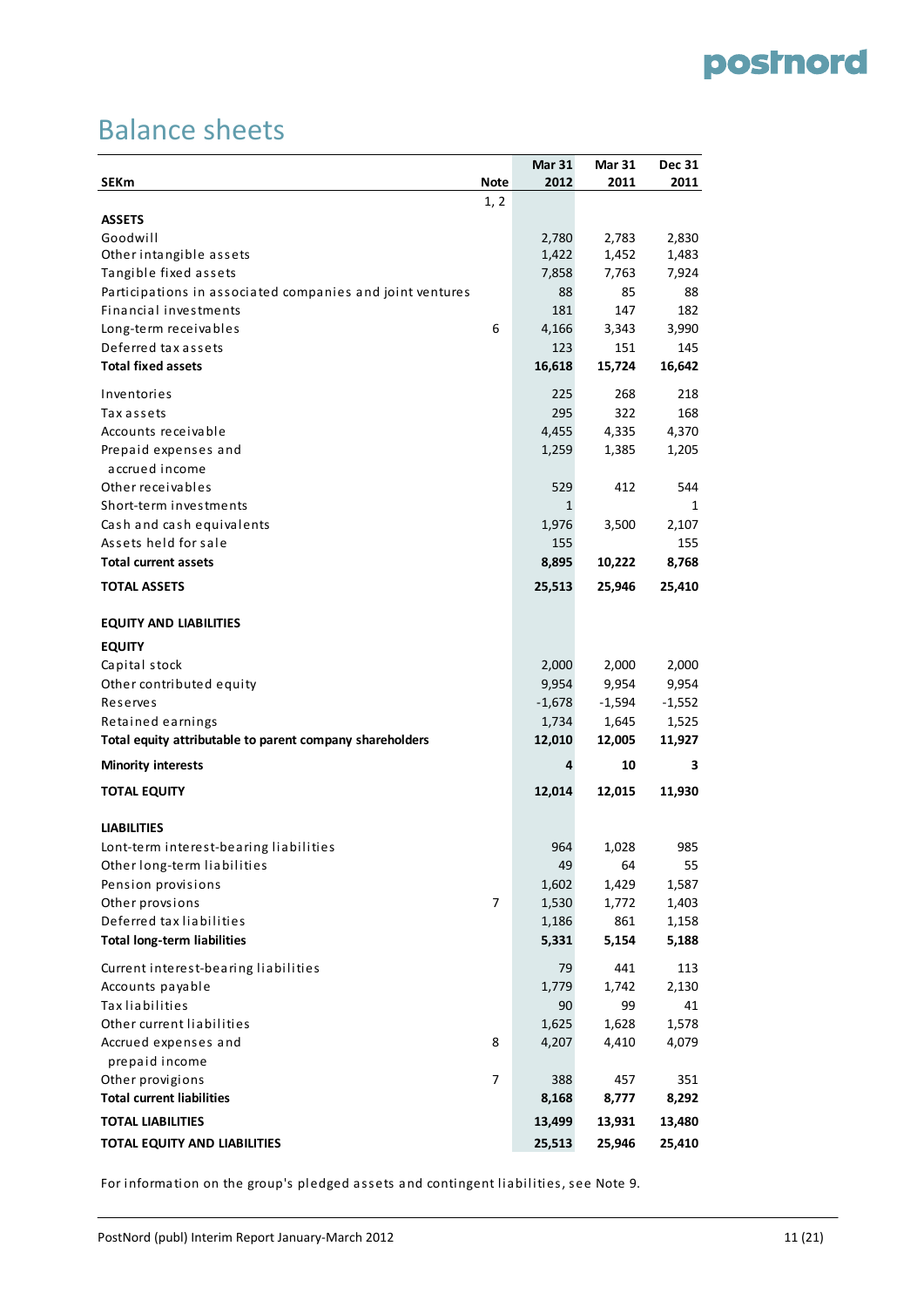# Statement of changes in equity

|                                                         |               |             |             | Equity attributable to parent company shareholders |          |                 |                     |
|---------------------------------------------------------|---------------|-------------|-------------|----------------------------------------------------|----------|-----------------|---------------------|
|                                                         |               | Other       | Currency    |                                                    |          |                 |                     |
|                                                         |               | contributed | translation | Retained                                           |          | <b>Minority</b> |                     |
| <b>SEKm</b>                                             | Capital stock | equity      | reserve     | earnings                                           | Total    | interests       | <b>Total equity</b> |
| Beginning balance as of 01-01-2011                      | 2,000         | 9,954       | $-1,512$    | 1,302                                              | 11,744   | 9               | 11,753              |
| Net profit                                              |               |             |             | 343                                                | 343      | $\mathbf{1}$    | 344                 |
| Other comprehensive profit for the period <sup>3)</sup> |               |             | $-82$       |                                                    | $-82$    |                 | $-82$               |
| Ending balance as of 03-31-2011                         | 2,000         | 9,954       | $-1,594$    | 1,645                                              | 12,005   | 10              | 12,015              |
| Beginning balance as of 04-01-2010                      | 2,000         | 9,954       | $-1,594$    | 1,645                                              | 12,005   | 10              | 12,015              |
| Net profit                                              |               |             |             | 880                                                | 880      | 1               | 881                 |
| Other comprehensive income for the period               |               |             | 42          |                                                    | 42       | $-4$            | 38                  |
| Dividend $^{2)}$                                        |               |             |             | $-1,000$                                           | $-1,000$ | $-4$            | $-1,004$            |
| Ending balance as of 12-31-2011                         | 2,000         | 9,954       | $-1,552$    | 1,525                                              | 11,927   | 3               | 11,930              |
| Beginning balance as of 01-01-2012                      | 2,000         | 9,954       | $-1,552$    | 1,525                                              | 11,927   | 3               | 11,930              |
| Net profit                                              |               |             |             | 209                                                | 209      | $\mathbf{1}$    | 210                 |
| Other comprehensive income for the period <sup>3)</sup> |               |             | $-126$      |                                                    | $-126$   | $\Omega$        | $-126$              |
| Ending balance as of 03-31-2012                         | 2,000         | 9,954       | $-1,678$    | 1,734                                              | 12,010   | 4               | 12,014              |

 $^{1}$ ) Number of shares is 2,000,000,001: 1,524,905,971 ordinary shares and 475,094,030 series B shares.

<sup>2)</sup> A dividend of SEK 1,000m, representing SEK 0.50 per share, was distributed by the parent company to the owners; Svensk Adressändring AB and Adresspoint AB distributed a dividend of SEK 4 m to minority interests.

<sup>3)</sup> Refers to translation differences in group equity.

### **Notes**

#### **Note 1 Accounting principles**

#### **Compliance with legislation and regulations**

The consolidated financial statements were prepared in ac‐ cordance with International Financial Reporting Standards (IFRS), issued by the International Accounting Standards Board (IASB), together with interpretation statements from the International Financial Reporting Interpretations Com‐ mittee (IFRIC), to the extent that they have been approved by the European Commission for application within the Eu‐ ropean Union. In addition to IFRS, additional rules from the Swedish Annual Accounts Act and the Swedish Financial Re‐ porting Board's RFR 1, Supplemental Financial Statements for Groups, were also applied.

#### **Consolidated financial statements**

The group's interim report is prepared in accordance with IAS 34, Interim Financial Reporting, and with additional rules from the Annual Accounts Act. The same accounting princi‐ ples and methods of calculation were used in this interim report as in the 2011 Annual Report.

#### **Note 2 Estimates and assessments**

In preparing these financial reports, group management has made assessments, estimates and assumptions that affect the group's reported accounts. These estimates and assump‐ tions are based on what is known at the time the financial reports are presented, as well as historical experience and assumptions that Group Management considers reasonable under the current circumstances. The conclusions drawn by

Group Management form the basis for the reported values in the accounts. Actual results, estimates and assessments in future financial reports may differ from those in the 2011 Annual Report, due to changing environmental factors and new knowledge and experience. The most significant esti‐ mates and assessments for PostNord were made with refer‐ ence to the postal obligation, intangible assets, pension commitments and taxes. No new areas have arisen and it has not been necessary to modify any significant assessments or estimates during the quarter.

#### **Note 3 Segment reporting**

The group is organized into business operations based on the manner in which the group is governed and activities are re‐ ported to group management. Market pricing applies to in‐ ternal dealings between business units. There is no latitude for making external purchases where the service in question is available internally. In PostNord's operational structure, though not in its legal structure, cost distribution of corpo‐ rate shared service functions is at cost price with full allocation of costs.

**Mail Denmark** is the leading supplier of distribution solutions in the Danish communication market, with a nationwide dis‐ tribution network. The business area offers physical and digi‐ tal letter, direct mail and newspaper services, facility management services as well as drop‐off and collection of private parcels.

**Mail Sweden** is the leading supplier of distribution solutions in the Swedish communication market, with a nationwide distribution network. The business area offers physical and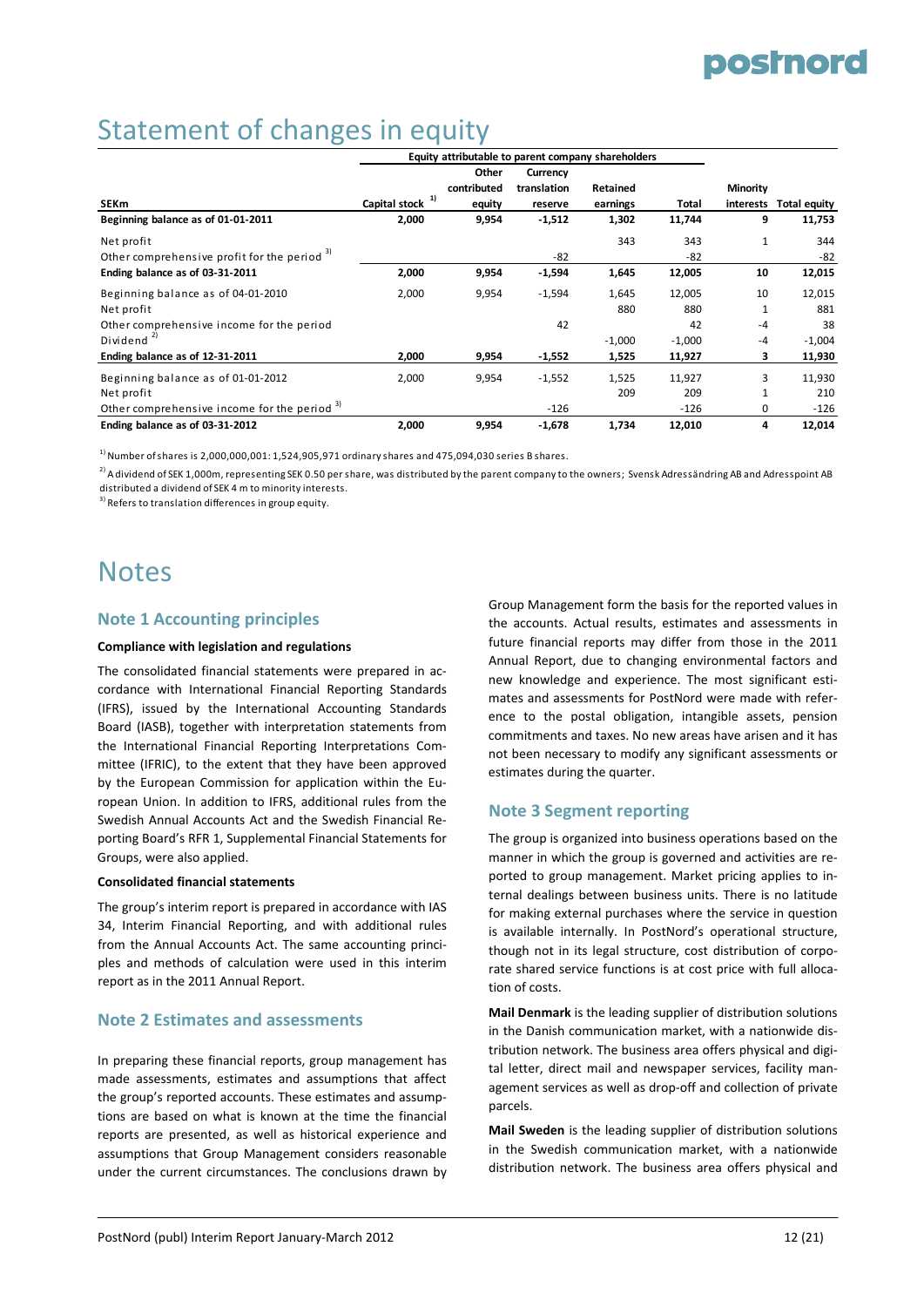

digital letter, direct mail and newspaper services as well as drop‐off and collection of private parcels.

**Logistics** is a leader in the Nordic logistics market and offers a Nordic‐wide distribution network. The business area runs operations in parcel, pallet and general cargo as well as cou‐ rier, express, third‐party logistics, in‐night freight forwarding and consignment freight.

**Strålfors** develops, produces and delivers systems, services and products for efficient business communication. Strålfors is a Nordic leader in its field and has operations in the Nordic region and several other European countries.

**Other and eliminations** comprises shared services and cor‐ porate functions including the parent company, the Swedish Cashier Service and intra-group adjustments. The adjustments are primarily internal eliminations; IFRS adjustments regarding pensions in accordance with IAS 19, Employee Benefits; and finance leasing in accordance with IAS 17, Leases. From Other and Eliminations, service costs for shared services and corporate functions are allocated to the business operations. Cost allocations are taken up as income in Other and Eliminations under Other Operating Income, In‐ ternal. Within the business operations, cost allocations are taken up as expense under Other Expenses.

| 2012 Jan-Mar                                 | Mail     |                     |                  |                  | Other and    | PostNord |
|----------------------------------------------|----------|---------------------|------------------|------------------|--------------|----------|
| <b>SEKm</b>                                  |          | Denmark Mail Sweden | <b>Logistics</b> | <b>Strålfors</b> | eliminations | Group    |
| Net sales, external                          | 2,242    | 3,875               | 3,175            | 701              |              | 9,993    |
| Net sales, internal                          | 66       | 33                  | 35               | 16               | $-150$       | $\Omega$ |
| Net sales                                    | 2,308    | 3,908               | 3,210            | 717              | $-150$       | 9,993    |
| Other income, external                       | $-2$     | 11                  | 17               | 7                | 30           | 63       |
| Other income, internal                       | 412      | 175                 | 317              |                  | $-904$       | 0        |
| <b>Total income</b>                          | 2,718    | 4,094               | 3,544            | 724              | $-1,024$     | 10,056   |
| Personnel expenses                           | $-1,468$ | $-1,954$            | $-851$           | $-214$           | $-237$       | $-4,724$ |
| Transport expenses                           | $-149$   | $-666$              | $-1,477$         | $-23$            | 346          | $-1,969$ |
| Other expenses                               | $-874$   | $-1,134$            | $-1,119$         | $-489$           | 956          | $-2,660$ |
| Depreciation and impairments                 | $-101$   | -90                 | $-79$            | $-56$            | $-85$        | $-411$   |
| <b>Total expenses</b>                        | $-2,592$ | $-3,844$            | $-3,526$         | $-782$           | 980          | $-9,764$ |
| Participations in the earnings of associated |          |                     |                  |                  |              |          |
| companies and joint ventures                 |          |                     |                  |                  |              |          |
| <b>OPERATING PROFIT</b>                      | 127      | 250                 | 18               | $-58$            | $-44$        | 293      |
| Net financial items                          |          |                     |                  |                  |              | 13       |
| Profit before tax                            |          |                     |                  |                  |              | 306      |
| Tax                                          |          |                     |                  |                  |              | $-96$    |
| Net profit                                   |          |                     |                  |                  |              | 210      |
| Assets                                       | 8,719    | 7,412               | 6,819            | 2,684            | $-121$       | 25,513   |
| Liabilities                                  | 4,185    | 5,025               | 3,178            | 1,593            | -482         | 13,499   |
| Investments in fixed assets                  | 154      | 94                  | 28               | 18               | 119          | 413      |

| 2011 Jan-Mar                                 | Mail     |                     |                  |                  | Other and    | PostNord |
|----------------------------------------------|----------|---------------------|------------------|------------------|--------------|----------|
| <b>SEKm</b>                                  |          | Denmark Mail Sweden | <b>Logistics</b> | <b>Strålfors</b> | eliminations | Group    |
| Net sales, external                          | 2,336    | 3,857               | 3,005            | 833              | 1            | 10,032   |
| Net sales, internal                          | 70       | 29                  | 32               | 12               | $-143$       | $\Omega$ |
| Net sales                                    | 2,406    | 3,886               | 3,037            | 845              | $-142$       | 10,032   |
| Other income, external                       | $-2$     | 12                  |                  | 4                | 17           | 38       |
| Other income, internal                       | 411      | 163                 | 314              |                  | $-888$       | 0        |
| <b>Total income</b>                          | 2,815    | 4,061               | 3,358            | 849              | $-1,013$     | 10,070   |
| Personnel expenses                           | $-1,655$ | $-1,994$            | $-776$           | $-289$           | $-153$       | $-4,867$ |
| Transport expenses                           | $-169$   | $-661$              | $-1,348$         | $-23$            | 370          | $-1,831$ |
| Other expenses                               | $-838$   | $-1,076$            | $-1,113$         | $-473$           | 959          | $-2,541$ |
| Depreciation and impairments                 | $-96$    | $-50$               | $-71$            | $-67$            | $-129$       | $-413$   |
| <b>Total expenses</b>                        | $-2,758$ | $-3,781$            | $-3,308$         | $-852$           | 1,047        | $-9,652$ |
| Participations in the earnings of associated |          |                     |                  |                  |              |          |
| companies and joint ventures                 |          |                     |                  | 2                |              | 2        |
| <b>OPERATING PROFIT</b>                      | 57       | 280                 | 50               | $-1$             | 34           | 420      |
| Net financial items                          |          |                     |                  |                  |              | 27       |
| Profit before tax                            |          |                     |                  |                  |              | 447      |
| Tax                                          |          |                     |                  |                  |              | $-103$   |
| Net profit                                   |          |                     |                  |                  |              | 344      |
| Assets                                       | 10,085   | 6,267               | 6,379            | 3,077            | 138          | 25,946   |
| Liabilities                                  | 4,870    | 4,163               | 2,831            | 1,772            | 305          | 13,941   |
| Investments in fixed assets                  | 136      | 102                 | 22               | 29               | 63           | 352      |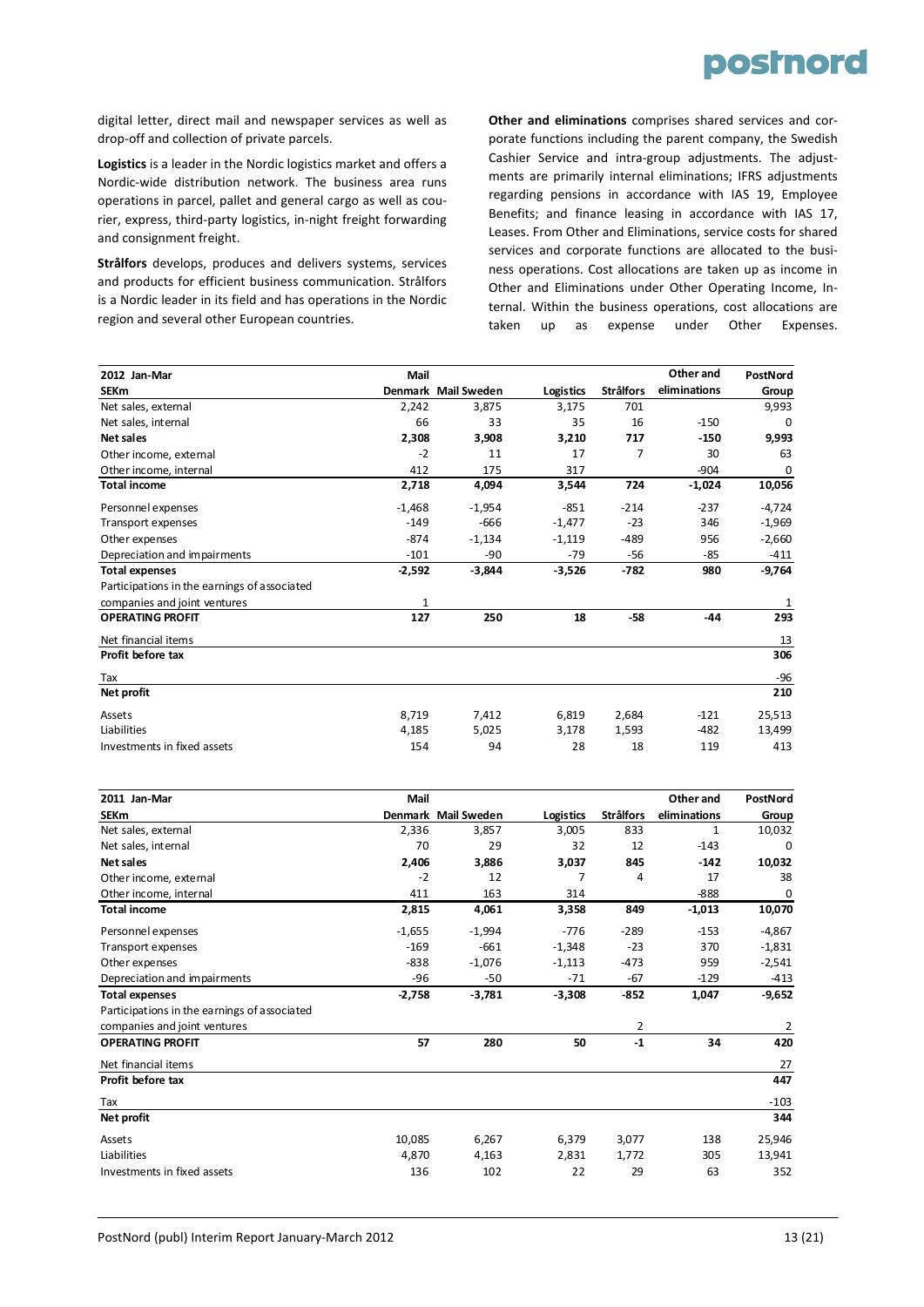| 2011 Jan-Dec                                 | Mail      |                     |           |                  | Other and    | PostNord  |
|----------------------------------------------|-----------|---------------------|-----------|------------------|--------------|-----------|
| <b>SEKm</b>                                  |           | Denmark Mail Sweden | Logistics | <b>Strålfors</b> | eliminations | Group     |
| Net sales, external                          | 9,068     | 15,103              | 12,309    | 2,982            | 4            | 39,466    |
| Net sales, internal                          | 279       | 117                 | 141       | 66               | $-603$       | 0         |
| Net sales                                    | 9,347     | 15,220              | 12,450    | 3,048            | $-599$       | 39,466    |
| Other income, external                       | 3         | 67                  | 36        | 18               | 150          | 274       |
| Other income, internal                       | 1,682     | 664                 | 1,281     |                  | $-3,627$     | 0         |
| <b>Total income</b>                          | 11,032    | 15,951              | 13,767    | 3,066            | $-4,076$     | 39,740    |
| Personnel expenses                           | $-6,332$  | $-7,831$            | $-3,158$  | $-1,070$         | $-719$       | $-19,110$ |
| Transport expenses                           | $-642$    | $-2,675$            | $-5,636$  | -98              | 1,511        | $-7,540$  |
| Other expenses                               | $-3,303$  | $-4,356$            | $-4,392$  | $-1,739$         | 3,939        | $-9,851$  |
| Depreciation and impairments                 | $-393$    | $-199$              | $-312$    | $-240$           | $-522$       | $-1,666$  |
| <b>Total expenses</b>                        | $-10,670$ | $-15,061$           | $-13,498$ | $-3,147$         | 4,209        | $-38,167$ |
| Participations in the earnings of associated |           |                     |           |                  |              |           |
| companies and joint ventures                 | $-7$      |                     |           | 5                |              | $-2$      |
| <b>OPERATING PROFIT</b>                      | 355       | 890                 | 269       | $-76$            | 133          | 1,571     |
| Net financial items                          |           |                     |           |                  |              | 100       |
| Profit before tax                            |           |                     |           |                  |              | 1,671     |
| Tax                                          |           |                     |           |                  |              | $-446$    |
| Net profit                                   |           |                     |           |                  |              | 1,225     |
| Assets                                       | 8,679     | 6,745               | 7,036     | 2,786            | 164          | 25,410    |
| Liabilities                                  | 4,260     | 4,511               | 3,351     | 1,594            | $-236$       | 13,480    |
| Investments in fixed assets                  | 519       | 273                 | 368       | 156              | 641          | 1,957     |

#### **Note 4 Personnel expenses**

|                                                   | Jan-Mar | Jan-Mar | Jan-Dec |
|---------------------------------------------------|---------|---------|---------|
| <b>SEKm</b>                                       | 2012    | 2011    | 2011    |
| <b>Personnel expenses</b>                         |         |         |         |
| Wages, salaries and other compensation            | 3,567   | 3,767   | 14,792  |
| Statutory social security contributions           | 676     | 663     | 2,532   |
| Pension expenses                                  | 432     | 392     | 1,641   |
| Other personnel expenses                          | 49      | 45      | 145     |
| Total                                             | 4,724   | 4,867   | 19,110  |
|                                                   |         |         |         |
| Specification of pension expenses                 |         |         |         |
| Cost of retirement pensions <sup>1)</sup>         | 404     | 382     | 1,454   |
| Net cost of early retirement pensions             | 28      | 10      | 187     |
| of which, gross cost of early retirement pensions | 62      | 21      | 294     |
| of which, utilized for early retirement pensions  | $-34$   | $-11$   | -107    |
| <b>Total</b>                                      | 432     | 392     | 1,641   |
|                                                   |         |         |         |
| Average number of employees                       | 38,791  | 42,189  | 41,714  |

 $1)$  Cost of retirement pensions includes an amortization effect of actuarial gains and losses totaling SEK -37m (4).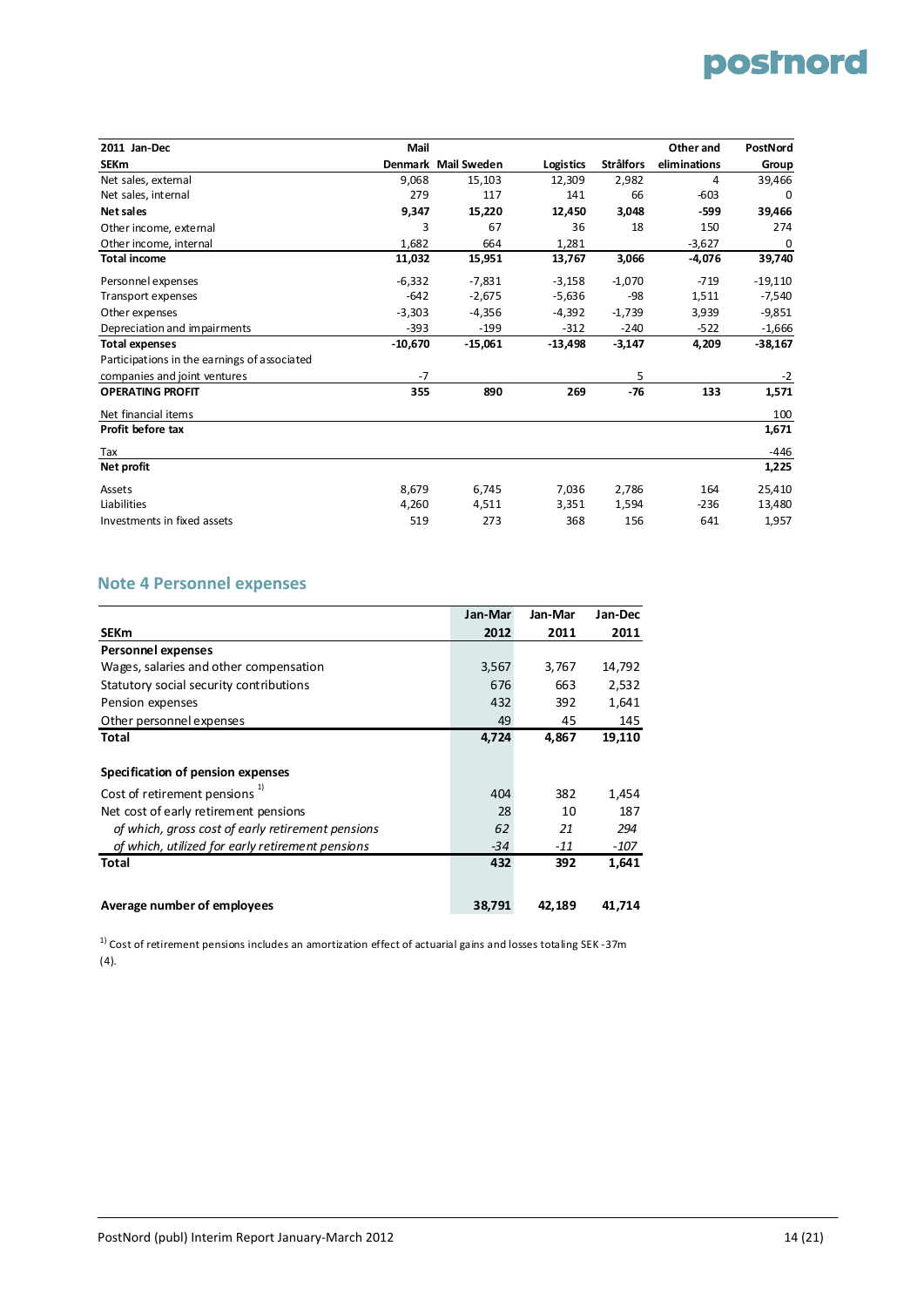#### **Note 5 Other expenses**

|                                           | Jan-Mar | Jan-Mar | Jan-Dec |
|-------------------------------------------|---------|---------|---------|
| <b>SEKm</b>                               | 2012    | 2011    | 2011    |
| Cost of premises                          | 549     | 550     | 2,134   |
| Provisions and reversals                  | 288     | 59      | 68      |
| <b>Terminal fees</b>                      | 287     | 268     | 1,051   |
| Cost of goods and materials               | 316     | 383     | 1,279   |
| Purchased IT resources                    | 362     | 365     | 1,524   |
| Capitalized development expenditures, IT  | $-28$   | $-22$   | $-236$  |
| Other                                     | 886     | 938     | 4,031   |
| Total                                     | 2,660   | 2,541   | 9,851   |
|                                           |         |         |         |
| Specification of provisions and reversals |         |         |         |
| Mail Denmark                              | 76      | 38      | 47      |
| Mail Sweden                               | 44      |         | $-114$  |
| Logistics                                 | 18      |         | -15     |
| <b>Strålfors</b>                          | 70      |         | $-1$    |
| Other                                     | 80      | 21      | 151     |
| Total                                     | 288     | 59      | 68      |

#### **January‐March**

Provisions within Mail Denmark are primarily attributable to personnel cutbacks that are part of PostNord's cost reduc‐ tion program.

Provisions during the quarter within Mail Sweden are chiefly personnel cutbacks aimed at adapting the business to declin‐ ing volumes.

Provisions and reversals within Logistics are mainly a result of the cost reduction program that encompasses the entire PostNord group and applies to personnel cutbacks. The re‐ maining provisions refer to expenses for regular staff cuts.

Strålfors is showing unsatisfactory profitability in some of its countries of operations, as well as excessive central costs. A decision was therefore made during the first quarter of 2012 to adopt a cost savings program focused primarily on per‐ sonnel cutbacks. The cost of implementing the program (SEK 80m, of which provisions comprise SEK 70m) has been charged to first quarter results.

Within the Other and Eliminations segment, provisions chief‐ ly refer to early retirement pensions and admission into units that deal with redundant personnel. Redundant personnel are primarily attributable to ongoing cost reduction pro‐ grams within administration.

#### **Note 6 Long‐term receivables**

|                                                                                                                                        | <b>Mar 31</b> | <b>Mar 31</b> | <b>Dec 31</b> |
|----------------------------------------------------------------------------------------------------------------------------------------|---------------|---------------|---------------|
| <b>SEKm</b>                                                                                                                            | 2012          | 2011          | 2011          |
| Carrying amount related to funded defined benefit retirement and<br>early retirement pension plans appraised in accordance with IAS 19 | 3,069         | 2.498         | 2,960         |
| Carrying amount related to funded defined benefit disability pension<br>plans appraised in accordance with IAS 19                      | 346           | 301           | 313           |
| Payroll tax receivbles attributable to reporting lower pension<br>commitments (under IAS 19) than amounts recognized in the financial  |               |               |               |
| statements for legal entities in Sweden in accordance with UFR 4                                                                       | 862           | 673           | 833           |
| Payroll tax health insurance                                                                                                           | $-134$        | $-143$        | $-139$        |
| Deposits, property leases                                                                                                              | 23            | 14            | 23            |
| Other                                                                                                                                  |               |               |               |
| Total                                                                                                                                  | 4.166         | 3.343         | 3.990         |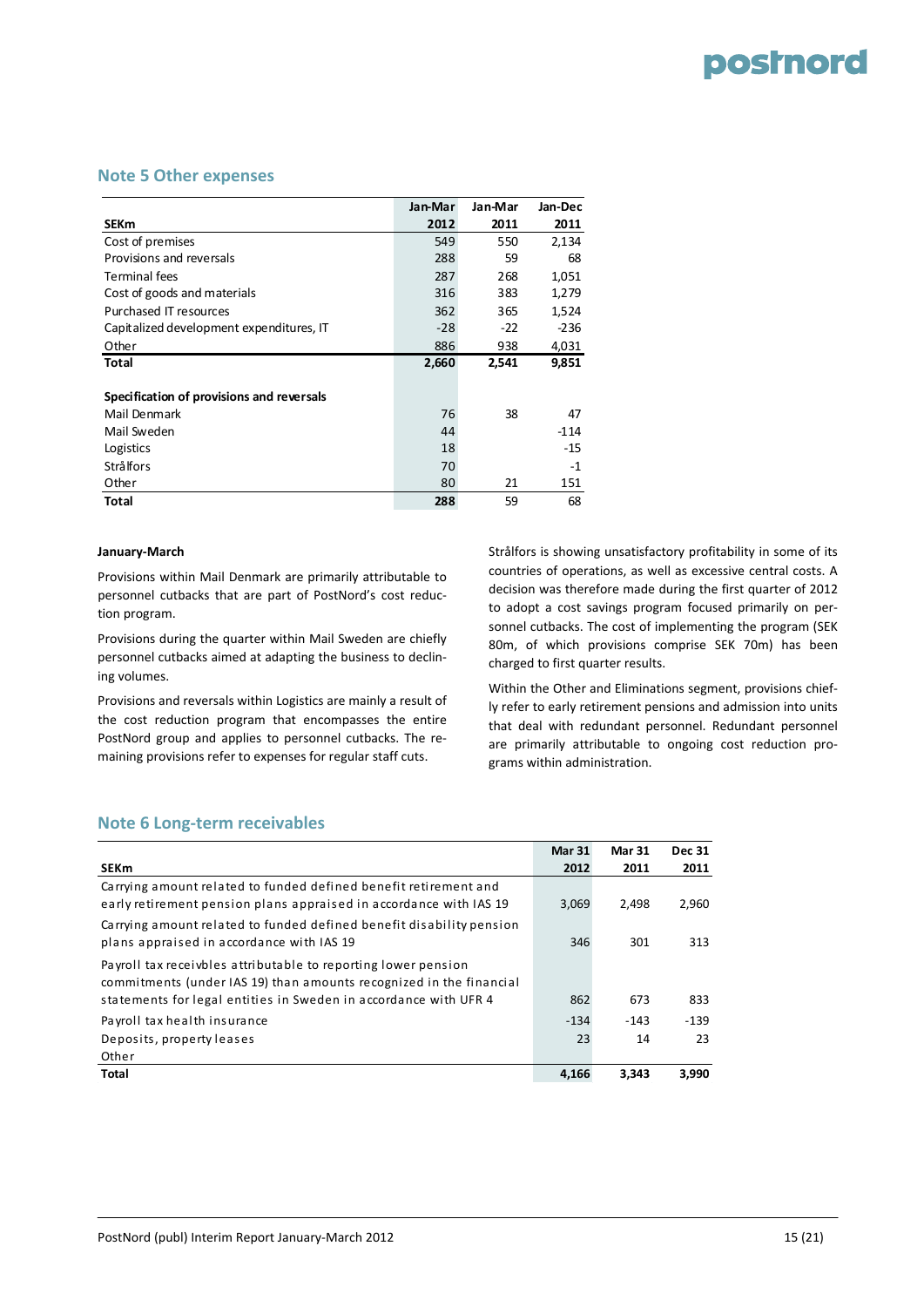#### **Note 7 Other provisions**

| 2012 Jan-Mar                                        | <b>Beginning</b> |                   |                  |                     | <b>Translation</b> | <b>Ending</b> |
|-----------------------------------------------------|------------------|-------------------|------------------|---------------------|--------------------|---------------|
| SEKm                                                | balance          | <b>Provisions</b> | <b>Reversals</b> | <b>Utilizations</b> | effects            | balance       |
| <b>Restructuring activities</b>                     |                  |                   |                  |                     |                    |               |
| Personnel reductions                                | 435              | 282               | $-4$             | $-131$              | $-1$               | 581           |
| Other closure costs                                 | 35               | 10                |                  | $-4$                |                    | 41            |
| <b>Future condtional pension benefits</b>           |                  |                   |                  |                     |                    |               |
| Payroll tax                                         | 196              | 3                 |                  |                     |                    | 199           |
| Future conditional pension benefits under IAS 19    | 807              | 13                |                  |                     |                    | 820           |
| Other                                               |                  |                   |                  |                     |                    |               |
| Job-related injuries                                | 48               |                   |                  | $-1$                |                    | 47            |
| Pension adjustments in relation to the Danish state | 49               | 12                |                  | $-11$               |                    | 50            |
| Provision, commemorative awards                     | 171              | 5                 |                  | $-6$                | $-1$               | 169           |
| Other provisions                                    | 13               |                   |                  |                     | $-2$               | 11            |
| Total                                               | 1,754            | 325               | $-4$             | $-153$              | $-4$               | 1,918         |
| Of which, current provisions                        | 351              |                   |                  |                     |                    | 388           |

Restructuring costs include the costs that are expected to occur in coming years as a result of the group's decision to streamline production and reduce staff. Amounts are calcu‐ lated based on management's best estimates. The provisions are reviewed at the close of each reporting period and are adjusted to reflect the current best estimates. If it is no longer probable that an outflow of resources will be required to settle the obligation, the provision is reversed.

During the quarter, provisions and reversals with an earnings impact on Other Expenses totaled SEK 288m; see also Note 5, Other Expenses. Quarterly provisions for restructuring meas‐ ures (SEK 292m) and reversals (SEK 4m) were primarily at‐ tributable to personnel cutbacks. The effect of provisions for

future conditional pension benefits, reversal of pension payments to the Danish state and provisions for commemo‐ rative awards is reported as personnel expense.

Utilization of expenditures during the period totaled SEK 152m, SEK 148m of which was personnel expense. Quarterly change with regard to work‐related injuries was not reported in the income statement.

The discount effect is reported in the income statement's financial items. Translation difference with respect to cur‐ rency effect is reported in the total result.

| 2011 Jan-Mar                                        | <b>Beginning</b> |                   |           |                     | <b>Translation</b> | <b>Ending</b> |
|-----------------------------------------------------|------------------|-------------------|-----------|---------------------|--------------------|---------------|
| <b>SEKm</b>                                         | balance          | <b>Provisions</b> | Reversals | <b>Utilizations</b> | effects            | balance       |
| <b>Restructuring activities</b>                     |                  |                   |           |                     |                    |               |
| Personnel reductions                                | 800              | 59                |           | $-76$               | $\overline{2}$     | 785           |
| Other closure costs                                 | 52               |                   |           | $-4$                |                    | 48            |
| <b>Future condtional pension benefits</b>           |                  |                   |           |                     |                    |               |
| Payroll tax                                         | 207              | $\overline{2}$    |           |                     |                    | 209           |
| Future conditional pension benefits under IAS 19    | 848              | 13                |           |                     |                    | 861           |
| Other                                               |                  |                   |           |                     |                    |               |
| Job-related injuries                                | 58               | $\mathbf{1}$      |           | $-2$                |                    | 57            |
| Pension adjustments in relation to the Danish state | 39               | 28                |           | -8                  |                    | 59            |
| Provision, commemorative awards                     | 162              | $\mathbf{1}$      |           | $-4$                | 2                  | 161           |
| Other provisions                                    | 52               |                   |           | $-3$                |                    | 49            |
| Total                                               | 2,218            | 104               |           | $-97$               | 4                  | 2,229         |
| Of which, current provisions                        | 515              |                   |           |                     |                    | 457           |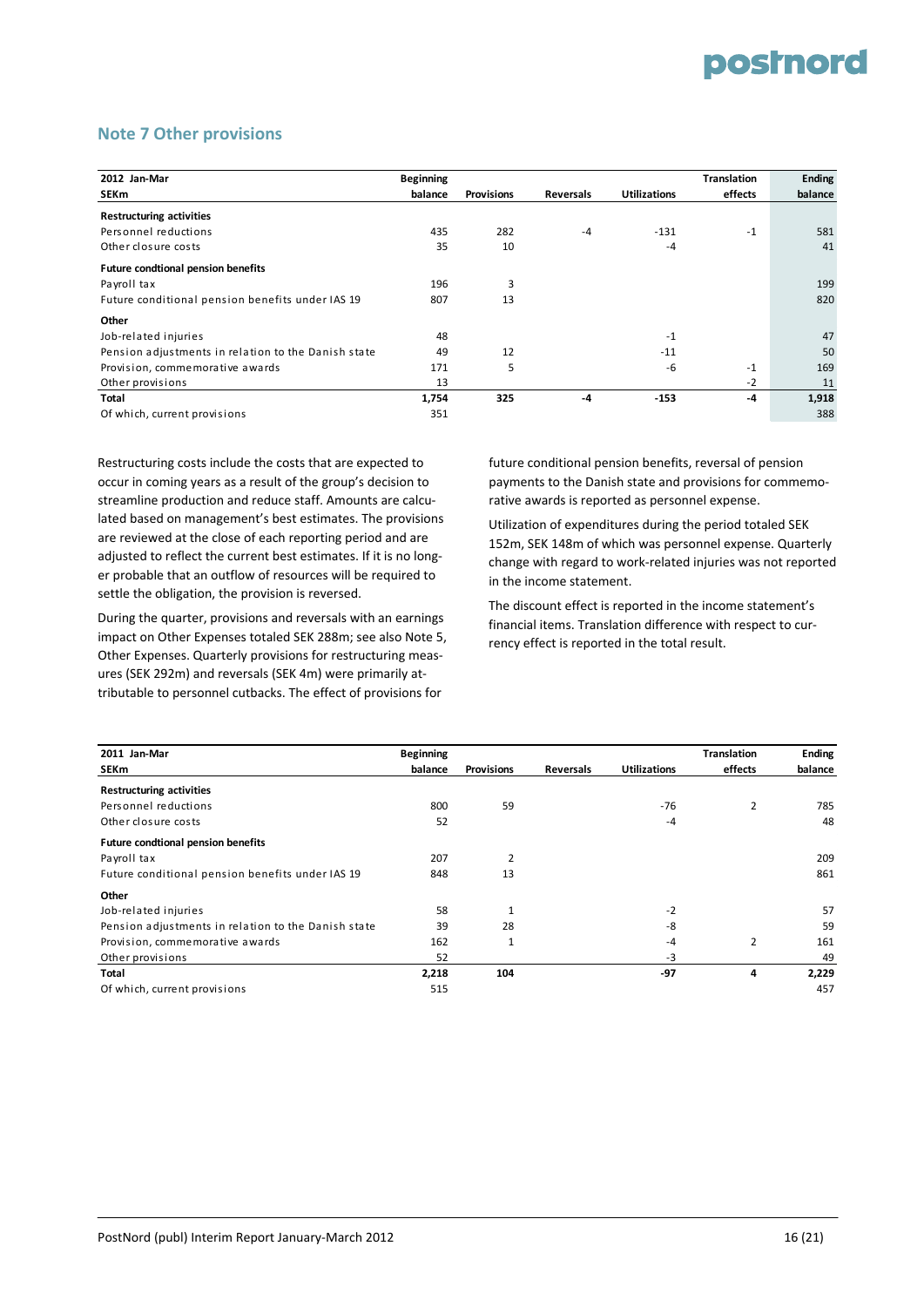#### **Note 8 Accrued expenses and deferred income**

|                                         | <b>Mar 31</b> | <b>Mar 31</b> | <b>Dec 31</b> |
|-----------------------------------------|---------------|---------------|---------------|
| <b>SEKm</b>                             | 2012          | 2011          | 2011          |
| Provision for sold, unutilized stamps   | 403           | 354           | 405           |
| Accrued payroll expenses                | 472           | 428           | 514           |
| Vacation pay liability                  | 1,713         | 1,833         | 1,550         |
| Special payroll tax on pension expenses | 80            | 101           | 9             |
| Social security contributions           | 575           | 733           | 559           |
| Terminal fees                           | 451           | 418           | 439           |
| Tax on returns                          |               | 1             |               |
| Accrued interest charges                |               | 1             |               |
| Finance leasing                         |               | 9             | 9             |
| Forward currency contracts              | 11            | 5             | 23            |
| Other items                             | 501           | 527           | 571           |
| Total                                   | 4.207         | 4.410         | 4.079         |

#### **Note 9 Pledged assets and contingent liabilities**

|                                          | <b>Mar 31</b> | <b>Mar 31</b> | <b>Dec 31</b>  |
|------------------------------------------|---------------|---------------|----------------|
| <b>SEKm</b>                              | 2012          | 2011          | 2011           |
| Assets pledged for own liabilities       |               |               |                |
| Real estate mortgages                    | 791           | 798           | 800            |
| Endowment insurance policies for current |               |               |                |
| and former employees                     | 0             | 137           | 1)<br>$\Omega$ |
| Assets pledged as securities             | 8             | 14            | 8              |
| Total                                    | 799           | 949           | 808            |
|                                          |               |               |                |
| <b>Contingent liabilities</b>            |               |               |                |
| Guarantee commitment, PRI                | 90            | 91            | 90             |
| Other guarantees                         | 46            | 18            | 40             |
| <b>Total</b>                             | 136           | 109           | 130            |

 $^{\rm 1)}$  Previous values have been adjusted due to an earlier overly conservative assessment.

#### **Disputes**

PostNord operates extensive national and international busi‐ nesses and is involved in disputes and lawsuits from time to time arising from its business operations. Except as set forth below, it is not anticipated that these disputes and lawsuits, either individually or collectively, will have a materially ad‐ verse effect on PostNord's earnings, profitability or financial position.

#### *Discriminatory pricing*

Østre Landsret ruled against Post Danmark A/S in a case con‐ cerning discriminatory pricing. Post Danmark A/S appealed the decision to Højesteret. In connection with this matter, a competitor filed a claim against Post Danmark A/S. The claim for compensation of DKK 90m is contested in its entirety by Post Danmark A/S.

#### *Lawsuit brought by competitor*

A lawsuit alleging abuse of dominant position was brought against Post Danmark A/S by a competitor during the year. Following Post Danmark A/S's appeal to the Danish Competi‐ tion Appeals Tribunal, the Danish Competition Council is re‐ addressing the matter.

#### **Note 10 Related party transactions**

#### **Swedish state**

Posten AB paid SEK 3m (3) to the Post and Telecom Agency (PTS) for permits to run postal operations, and Posten Med‐ delande AB paid SEK 3m (3) for handling dead letters. Posten Meddelande AB received disability compensation of SEK 6m (6) from the PTS as per agreement for provision of postal services for disabled persons and elderly persons in rural ar‐ eas. $^{1)}$ 

#### **Danish state**

During the period, Post Danmark A/S paid premiums of SEK 49m (53) to the Danish state for the group of civil servants employed prior to the date of incorporation. A further SEK 6m (36) is reserved in the balance sheet for any additional obligations to the same group of employees.

#### **Other organizations**

Posten's insurance association insures group commitments in Sweden for employee disability and family pensions based on ITP‐P. The group's Swedish companies paid premiums of SEK 31m (33) during the period and received compensation total‐ ing SEK 2m (2). Other payments from the insurance associa‐ tion are paid directly to policy holders.

Posten's Pension Fund manages pension funds for Posten AB, Posten Meddelande AB and Posten Logistik AB. The compa‐ nies transfer cash for new pension commitments in the fund and receive compensation for pensions paid. SEK 141m (76) was transferred during the quarter and SEK 141m (0) in compensation was received.

 $1)$  Previously reported data has been adjusted.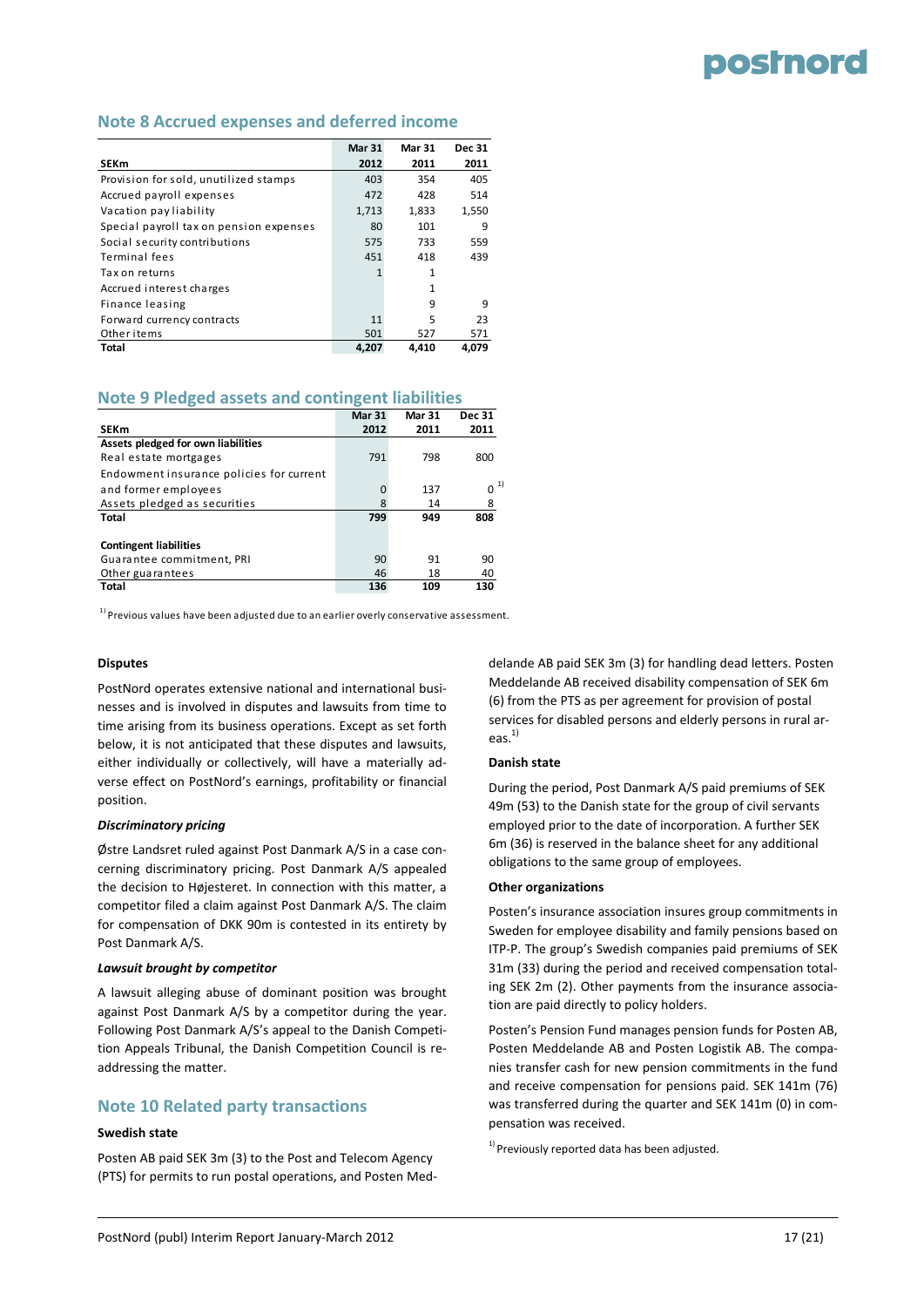#### **Note 11 Investment commitments**

As of March 31, 2012, PostNord Group had entered into agreements for the acquisition of fixed assets totaling SEK 393m (288), mainly for sorting equipment and vehicles.

#### **Note 12 Acquisitions and divestments**

#### **Divestments**

Within business area Logistics, PostNord continues to con‐ centrate on the Nordic region. Accordingly, wholly‐owned subsidiaries EBT Property B.V, HIT Starintex B.V Holland and

HIT Belgium S.A were divested as of January 4, 2012 for a total of SEK 18m.

Business area Mail Denmark sold its 50 percent‐owned sub‐ sidiary SPOT A/S as of January 1, 2012 for SEK 1m.

|                         |          | Other      | Other    |         |             |            |
|-------------------------|----------|------------|----------|---------|-------------|------------|
| 2012 Jan-Mar            |          | intangible | fixed    | Current |             | <b>Net</b> |
| <b>SEKm</b>             | Goodwill | assets     | assets   | assets  | Liabilities | assets     |
| <b>Divested</b>         |          |            |          |         |             |            |
| HIT Starintex B.V       | 39       | 0          | 1        | 25      | $-55$       | 10         |
| <b>EBT Property B.V</b> |          |            | 45       | 5       | $-45$       | 5          |
| HIT Belgium S.A         | 5        | 9          | $\Omega$ | 5       | $-21$       | $-2$       |
| SPOT A/S                |          |            |          | 1       |             |            |
| <b>Total divested</b>   | 44       | 9          | 46       | 36      | $-121$      | 14         |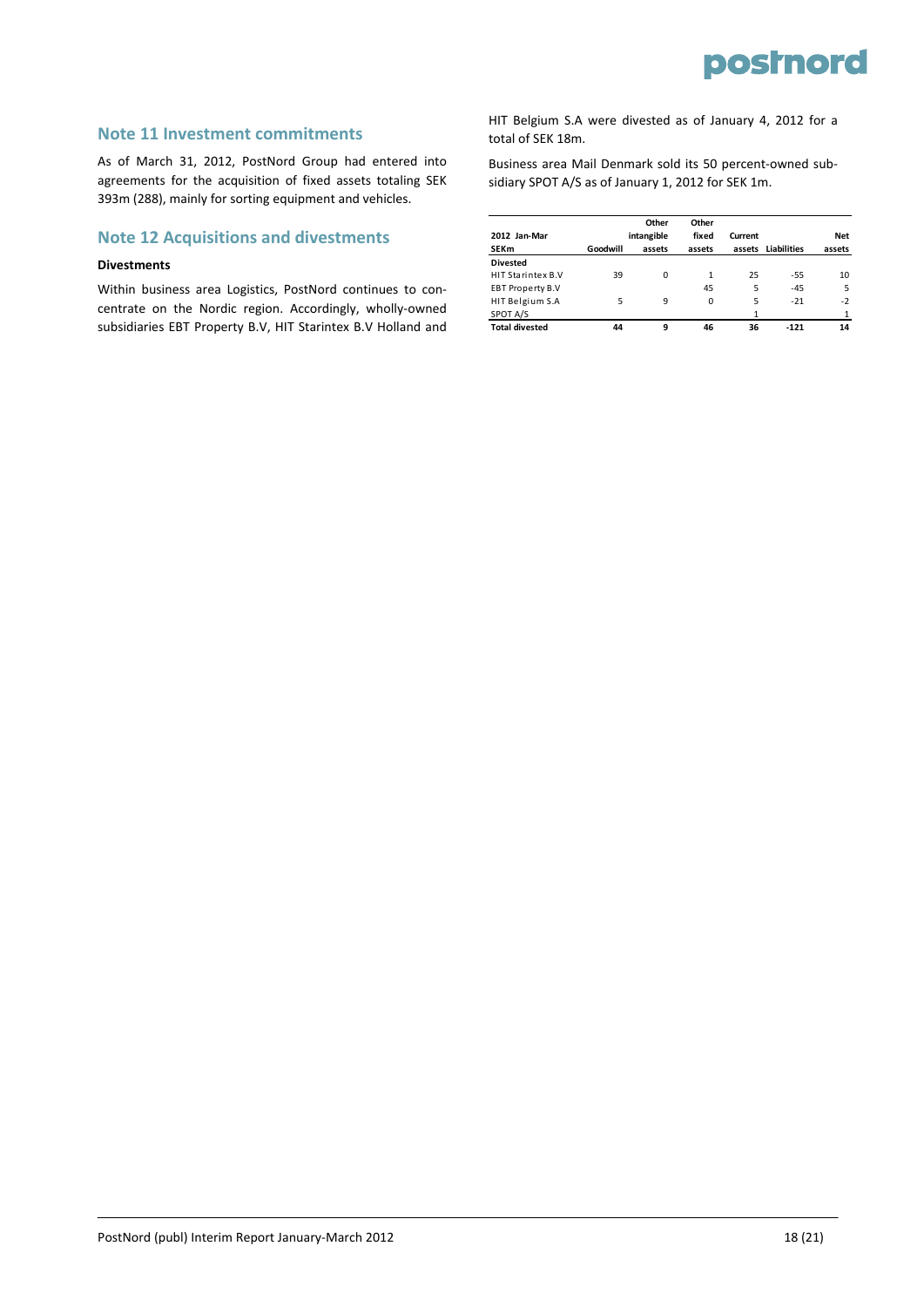# Parent company financial statements

### Income statement

|                                               | Jan-Mar | Jan-Mar        | Jan-Dec |
|-----------------------------------------------|---------|----------------|---------|
| <b>SEKm</b><br><b>Note</b>                    | 2012    | 2011           | 2011    |
| 1                                             |         |                |         |
| Other income                                  | 6       | 4              | 18      |
| Income                                        | 6       | 4              | 18      |
| Personnel expenses                            | -6      | $-3$           | $-16$   |
| Other expenses                                | $-7$    |                | $-13$   |
| <b>Operating expenses</b>                     | $-13$   | -3             | $-29$   |
| <b>OPERATING PROFIT</b>                       | $-7$    | 1              | $-11$   |
| Income from participations in group companies |         |                | 992     |
| Interest income and similar income items      | 4       | $\mathbf{1}$   | 15      |
| Interest expense and similar expense items    | $-1$    |                |         |
| <b>Net financial items</b>                    | 3       | $\mathbf{1}$   | 1,007   |
| Profit before tax                             | -4      | 2              | 996     |
| Balance sheet appropriations                  |         |                | -6      |
| Profit before tax                             | $-4$    | $\overline{2}$ | 990     |
| Tax                                           |         |                |         |
| <b>NET PROFIT</b>                             | -4      | $\overline{2}$ | 990     |

### Comprehensive income statement

|                             | Jan-Mar | Jan-Mar | Jan-Dec |
|-----------------------------|---------|---------|---------|
| <b>SEKm</b>                 | 2012    | 2011    | 2011    |
| Net profit                  | -4      |         | 990     |
| <b>COMPREHENSIVE PROFIT</b> | -4      |         | 990     |

### Balance sheets

|                                     |                | <b>Mar 31</b> | <b>Mar 31</b> | <b>Dec 31</b> |
|-------------------------------------|----------------|---------------|---------------|---------------|
| <b>SEKm</b>                         | Note           | 2012          | 2011          | 2011          |
|                                     | 1              |               |               |               |
| <b>ASSETS</b>                       |                |               |               |               |
| Financial assets                    | $\overline{2}$ | 12,478        | 12,476        | 12,478        |
| <b>Total fixed assets</b>           |                | 12,478        | 12,476        | 12,478        |
| Current receivables                 |                | 1,277         | 1,288         | 1,265         |
| <b>Total current assets</b>         |                | 1,277         | 1,288         | 1,265         |
| <b>TOTAL ASSETS</b>                 |                | 13,755        | 13,764        | 13,743        |
| <b>EQUITY AND LIABILITIES</b>       |                |               |               |               |
| Equity                              |                | 13,730        | 13,746        | 13,734        |
| Long-term liabilities               |                | 2             |               | 2             |
| Current liabilities                 |                | 23            | 18            | 7             |
| <b>TOTAL EQUITY AND LIABILITIES</b> |                | 13,755        | 13,764        | 13,743        |
| Contingent liabilities              | 3              | 678           | 728           | 652           |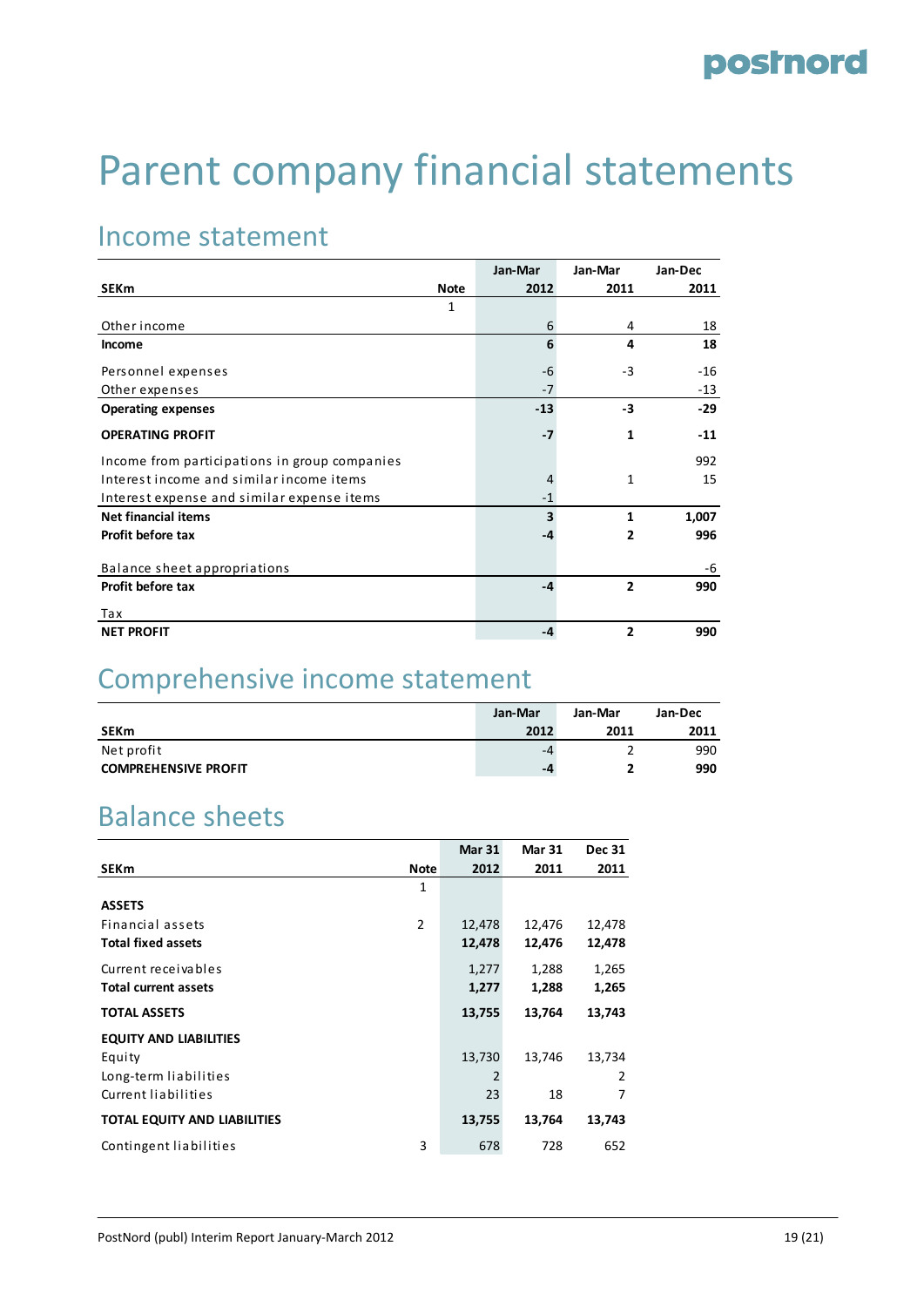

### **Notes**

#### **Note 1 Accounting principles**

The parent company essentially applies the same accounting principles as the group does, and thus applies RFR 2, Report‐ ing of Legal Entities. The differences between the parent company's and the group's accounting principles result from the parent company's limitations in applying International Financial Reporting Standards (IFRS) as a consequence of the Swedish Annual Accounts Act and the Law on Safeguarding of Pension Commitments, and are to some extent also based on tax considerations. The accounting principles and meth‐ ods of calculation used in this interim report are the same as those used in the 2011 annual report.

#### **Note 2 Financial assets**

Financial assets are comprised of shares held in subsidiaries with a value of SEK 12,476m and another long-term receivable of SEK 2m. The shares held are in subsidiaries Posten AB (book value SEK 7,089m) and Post Danmark A/S (SEK 5,387m). The value of financial assets is unchanged from De‐ cember 31, 2011.

#### **Note 3 Contingent liabilities**

|                            | <b>Mar 31</b> | <b>Mar 31</b> | Dec 31 |
|----------------------------|---------------|---------------|--------|
| <b>SEKm</b>                | 2012          | 2011          | 2011   |
| Warranty, PRI              | 574           | 656           | 574    |
| Guarantees on behalf of    |               |               |        |
| subsidiaries <sup>1)</sup> | 104           | 79            | 78     |
| Total                      | 678           | 735           | 652    |

 $1)$  As of March 31, 2012 PostNord's subsidiary, Posten AB, had pledged a total of SEK 114m (150) on behalf of wholly‐owned subsidiaries.